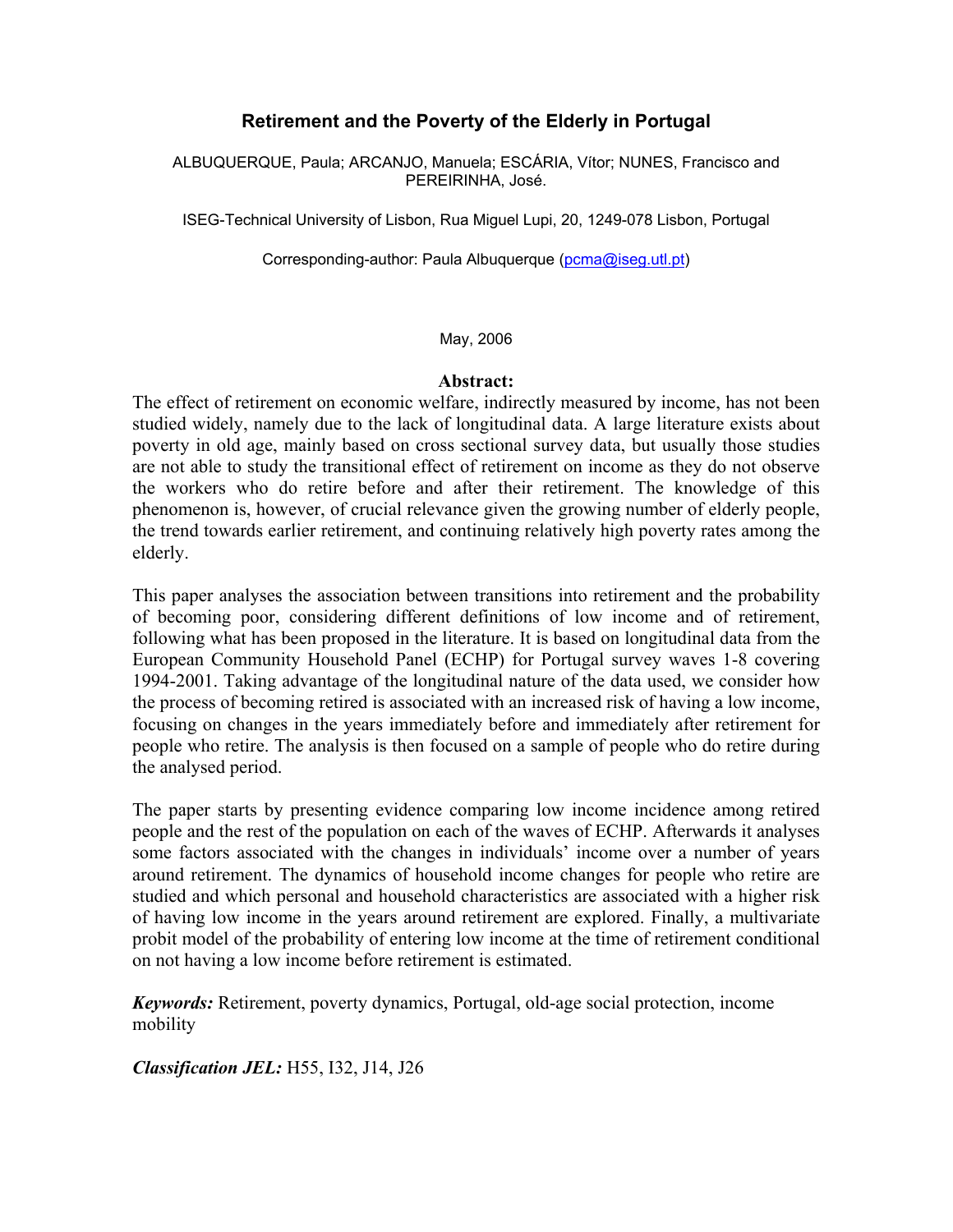## **1. Introduction**

The level of income is one of the most important factors that impact the welfare of an individual, and possibly the most important economic factor. Several events may trigger considerable income drops, one being exit from labour force. Labour income accounts for a large percentage of the income of all persons. According to Heinrich (2000), in Portugal, that percentage was the largest one of the fourteen European Union countries that he studied (59% in 1996). Therefore, as exit from the labour force produces a substitution for the main source of income, someone interested in analysing income dynamics should definitely pay attention to what happens around such an event.

The demographic ageing of the economies has put a new emphasis on issues related with the welfare of the elderly. In this paper, we are concerned with the evolution of the income of the elderly. Following the argument in the previous paragraph, we should then look at what happens when an elderly leaves the labour force. But in the late part of life, that is almost the same as looking at what happens when someone retires.

Hence, this paper addresses the question "is the transition into retirement associated with an increase in the probability of becoming poor?". The unit of analysis is the individual that retires: he/she is not necessarily an old person, but the income effect of retirement is certainly going to have consequences on how he/she is going to spend his/her old age. Since the most dramatic change in income is the one that leads someone into poverty, we focus specifically on poverty dynamics rather than on general income mobility.

A large literature exists about poverty in old age, mainly based on cross sectional survey data, but usually those studies are not able to study directly the effect of retirement on income as they do not observe the workers who do retire before and after their retirement. The knowledge of this phenomenon is, however, of crucial relevance given the growing number of elderly people, the trend towards earlier retirement, and continuing relatively high poverty rates among the elderly. This is more so when we analyse the Portuguese situation. Portugal has specificities that turn it into a natural case study: it combines high poverty rates among the elderly – using both cross-sectional and longitudinal measures – and high inequality among the elderly, with generous substitution rates concerning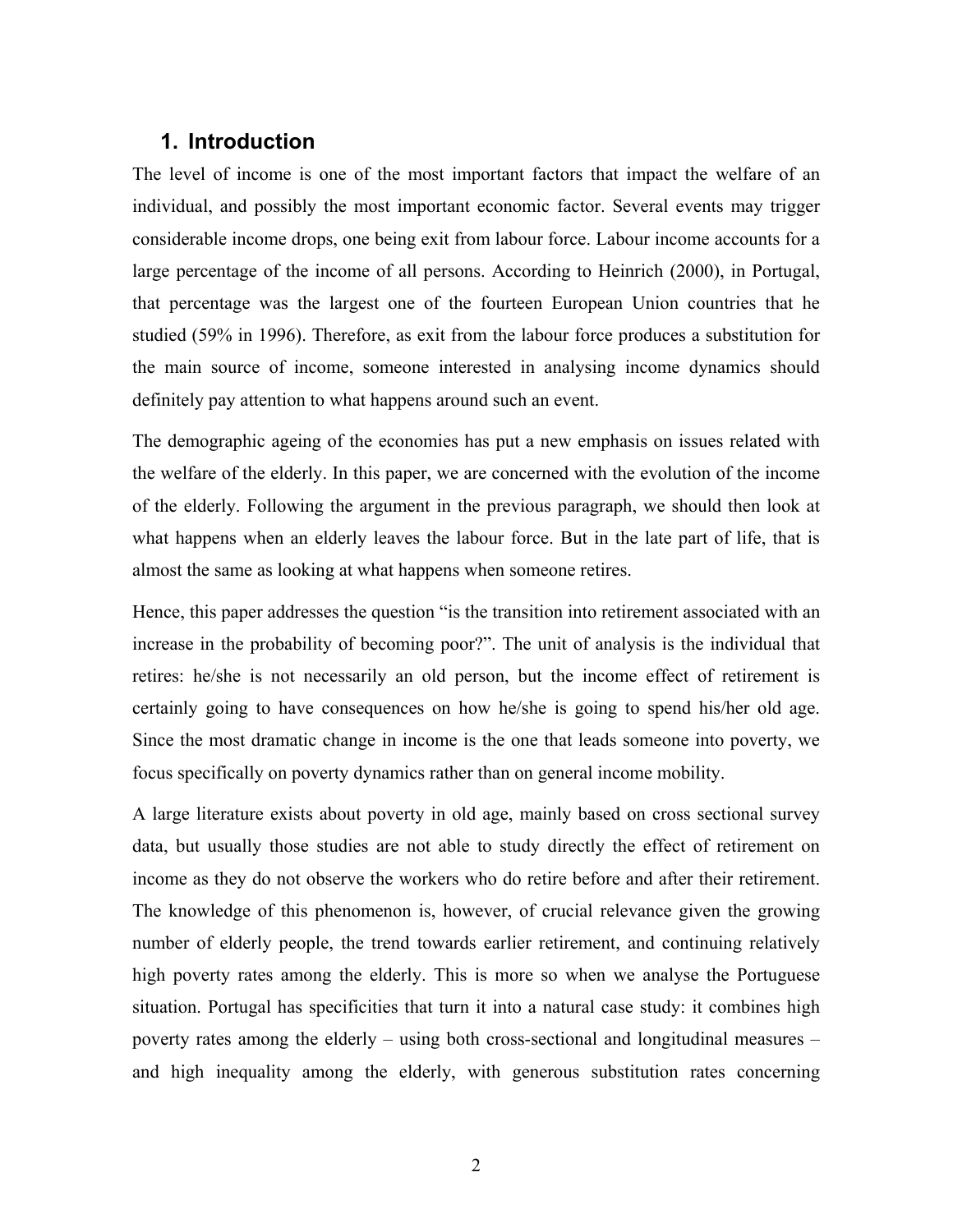retirement pensions and with the existence of social pensions for individuals who have not contributed enough to the social security system during their lives.

Our paper belongs to a second generation of studies that address the issue of poverty in old age using longitudinal data<sup>1</sup>. The use of longitudinal data enables us to trace changes in the economic status of actual individuals or households that experience an event like retirement.

A few papers have dealt with the matter of income dynamics linked to retirement, although most of them base their results on the British<sup>2</sup> and on the North American realities<sup>3</sup>. Ours is the first study based on data for Portugal.

Most studies find that the exit from the labour force after reaching retirement age increases the chances of downward income mobility [Zaidi (2001), Holden, Burkhauser and Feaster (1988), Bardasi, Jenkins, and Rigg (2002)]. Disney, Grundy, and Johnson (1998) refer that in the UK the average income after retirement represents between 70% and 80% of the preretirement income. OECD (2001) confirms these values (around 80%) when considering nine developed countries, and mentions that the UK shows the worst values of them. Grad (1990) finds that in the USA full retirees earn on average 46% of pre-retirement income if they receive one type of retirement benefit and 60% of pre-retirement income if they receive two types of retirement benefits, which are even lower figures.

In the opposite direction, and using a cohort analysis, Williamson and Smeeding (2004) find that in Canada and Sweden poverty rates fall as the cohort moves past 65 years of age. Although they do not study directly the effect of retirement poverty rates, their result gives us some relevant information, since the legally-fixed retirement age is 65 years both in Sweden, and in Canada. Osberg (2001) focuses especially on the bottom income deciles of population to compare the pre-retirement and post-retirement situation. He finds that in some countries, like Canada and the UK, the presence of a floor to old age security benefits

 $\frac{1}{2}$  This is more recent in Europe and in the rest of the world than in the US.

 $2^2$  See Bardasi, Jenkins and Rigg (2002), Disney, Grundy, and Johnson (1998), Johnson, Stears and Webb (1998), Kingson and Arsenault, (2000), Osberg (2001), Williamson and Smeeding (2004), OECD (2001), and Zaidi (2001).

<sup>&</sup>lt;sup>3</sup> Grad (1990), Haveman, Holden, Wilson and Wolfe (2003), Holden, Burkhauser and Feaster (1988), Hurd (1990), Osberg (2001), Williamson and Smeeding (2004), and OECD (2001).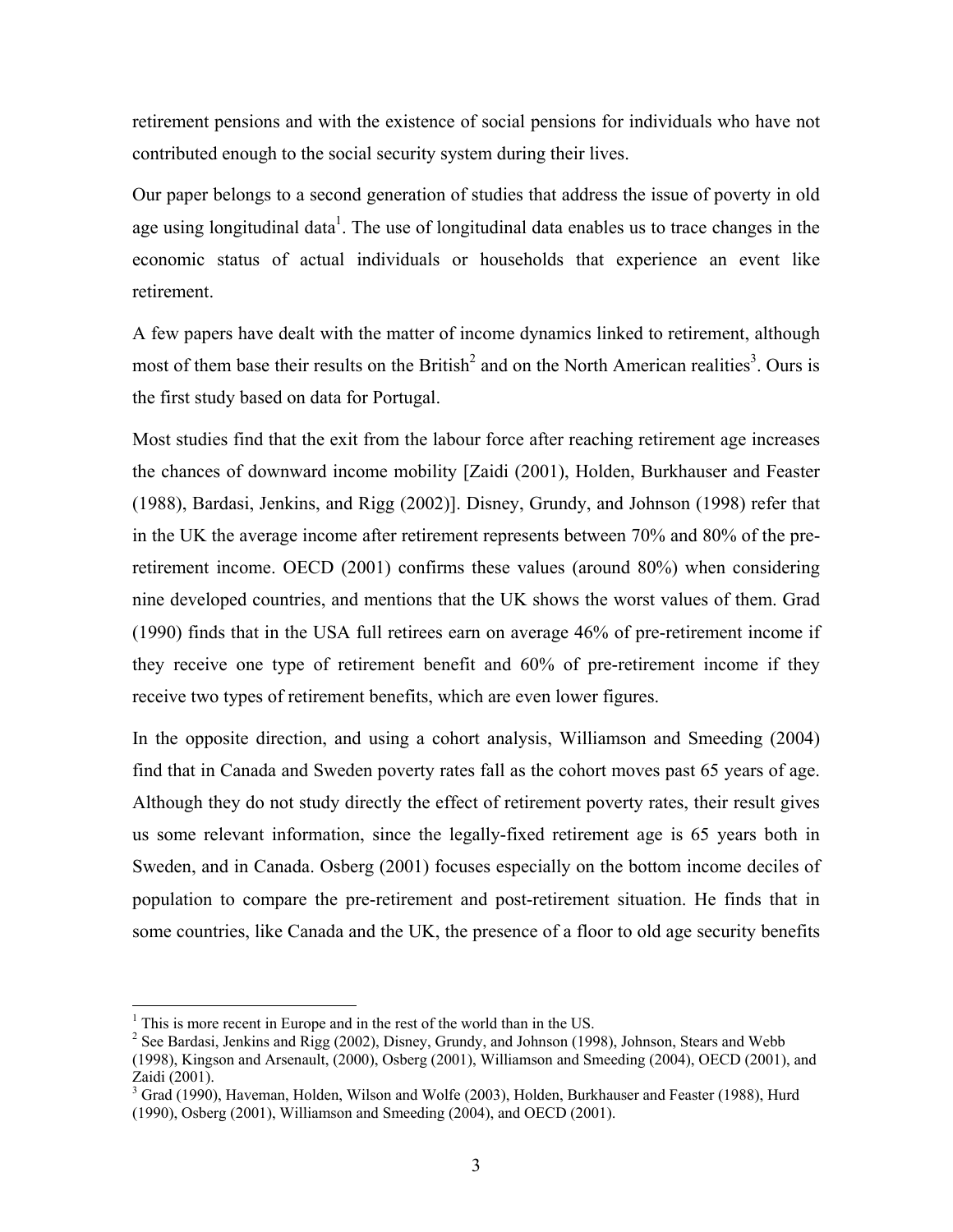higher than social assistance for the rest of the population has led to the poorest decile being better off after retirement.

To retire early is particularly and persistently connected to increases in poverty [Haveman, Holden, Wilson and Wolfe (2003)]. Bardasi, Jenkins and Rigg (2002) find that to be true for women.

Kingson and Arsenault (2000) stress the diversity of risks in the transition from active or part-time working status to retirement, having found that there is room to differentiate the income risk intensity in retirement transition by some sub-groups of the population as Afroamericans, Hispanics, low-income earners, unmarried individuals and unhealthy early retirees.

In our paper, we base the identification of retired individuals on the self-report of survey respondents. This allows only the classification of someone as retired or not retired, therefore not admitting the discussion of whether retirement is a gradual process or an abrupt transition. That is an interesting related topic whose answer depends on the country under consideration. In some countries -like the USA [Hungerford  $(2003)$ , Grad  $(1990)$ ] – retirement is a long process, whereas in others – like in Germany [Hungerford (2003)] – retirement is a rather definite point in time, since withdrawal from the labour force is usually complete from the beginning, and this coincides with the receipt of retirement income. With relation to the UK, Disney, Grundy and Johnson (1998) conclude that retirement tends to be a one-time process, whereas Bardasi, Jenkins, and Rigg (2002) reach the opposite conclusion, although more when considering women than when considering men.

The study that is closest to ours is Bardasi, Jenkins, and Rigg (2002). Both studies analyse the association between transitions into retirement and the probability of becoming poor, considering different definitions of low income and using data from the ECHP (European Community Household Panel). Their research is aimed at Great Britain, whereas ours is aimed at Portugal.

The use of income data as a proxy for economic welfare has two limitations. In the first place, when comparing income before and after retirement there is the danger of misinterpretation if a change in needs is not taken into account. After retirement, people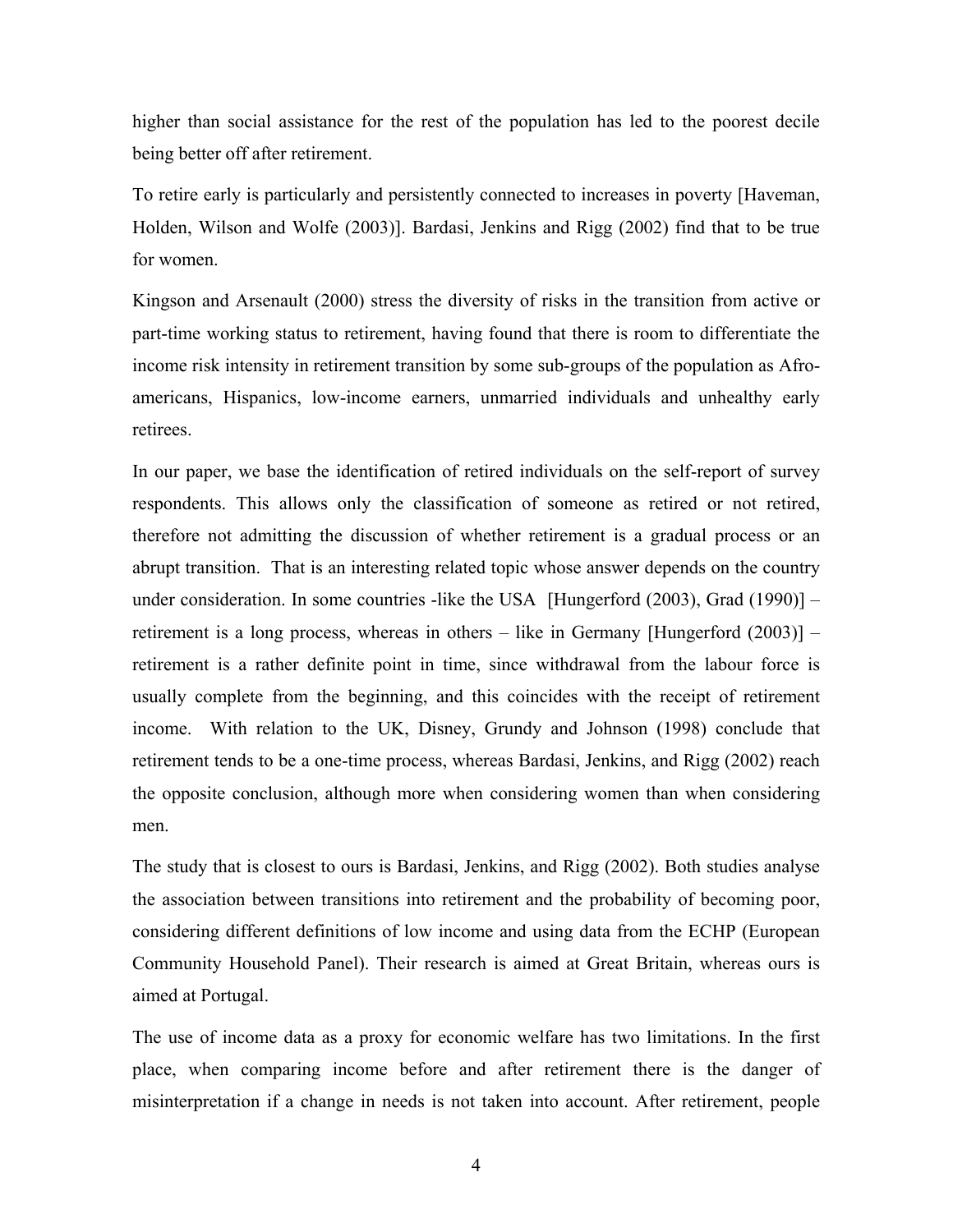need less than their full pre-retirement income in order to maintain their living standards. This is due to three types of reasons. First, the earnings from work are subject to Social Security payroll taxes. These are not paid in retirement. Additionally, income taxes are frequently lower. Second, there is no more need to save for retirement. Third, work-related expenses are much reduced. Munnell and Soto (2005) refer that the studies that have examined the replacement rate that is needed to maintain previous lifestyle point to 70 to 75 percent of the pre-retirement earnings.

In the second place, appropriate levels of consumption are possible even when income levels are low. This may be due to the availability of free or nearly free goods/services (like free health care), and also to the existence of wealth levels resulting from accumulated savings.

The remainder of the paper starts by setting out the institutional context of retirement in Portugal, in section 2. Definitions and methodological issues are reported in section 3. Section 4 provides evidence comparing low income incidence among retired people and the rest of the population on each of the eight waves of the ECHP for Portugal. Section 5 analyses some factors associated with the changes in the individuals' economic welfare over a number of years around retirement. The dynamics of household income changes for people who retire are studied and the issue of which personal and household characteristics are associated with a higher risk of having low income in the years around retirement is explored. In section 6 a multivariate probit model of the probability of entering low income at the time of retirement conditional on not having a low income before retirement is estimated. Finally, section 7 concludes and discusses some policy implications of our findings.

# **2. The Portuguese Pension System**

## *2.1. Main institutional characteristics*

The Portuguese pension system is highly related to the Bismarckian model and can be characterized as having a predominant first pillar which is divided into three different provisions: the general scheme for private sector workers (employees and self-employed),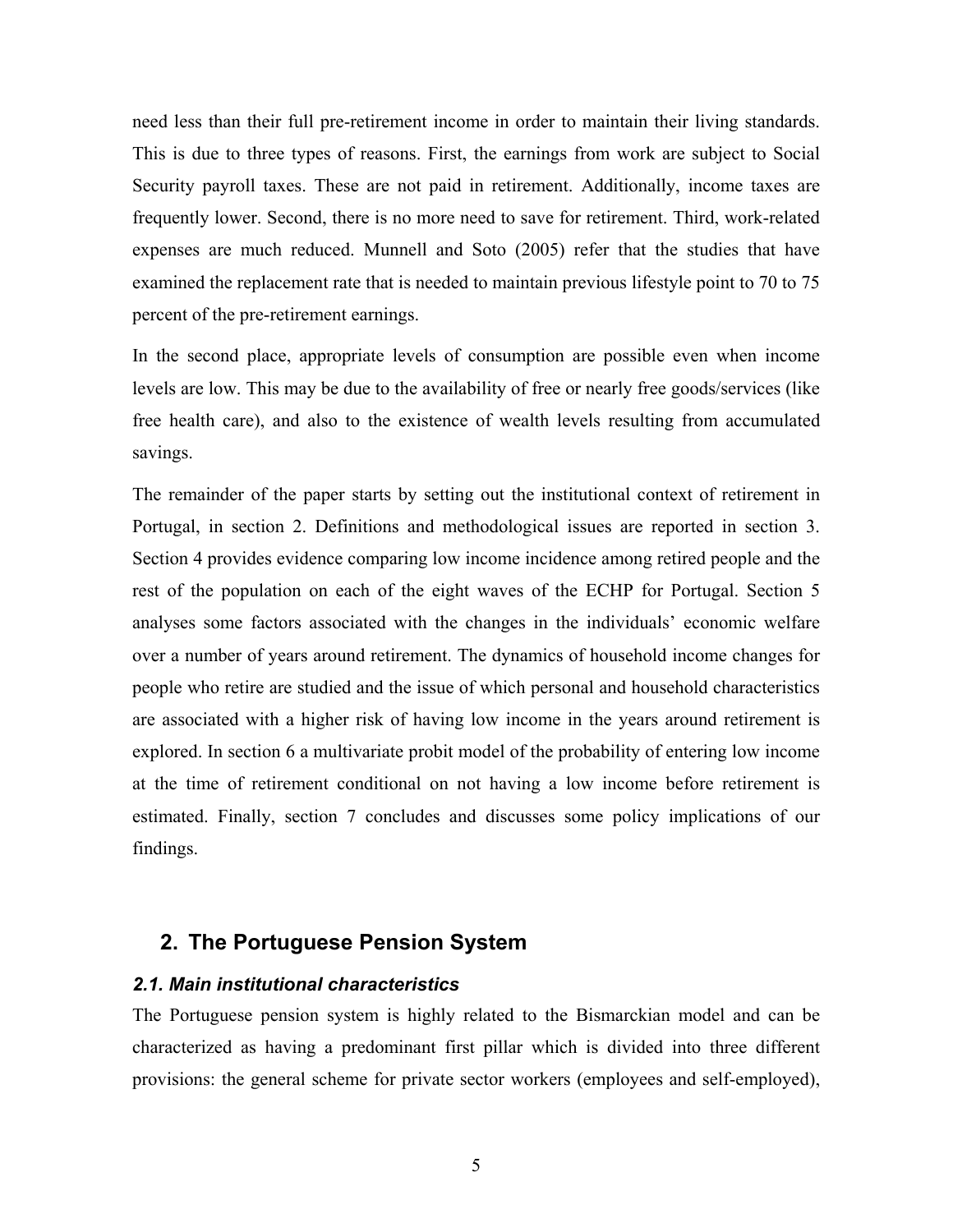the special scheme for public servants (both military and civil) and the non-contributory scheme.

The *general scheme* is run by the Ministry of Labor and Solidarity. It is financed by contributions paid by employees, employers and self-employed and operates on a PAYG basis. Under this mandatory scheme, an earnings-related pension is provided for all persons aged 65 with a minimum period of 15 years of insurance.

A new pension formula has been established under the new Social Security Framework Law (Law 23/2002): the reference earnings is the average monthly wage over the entire contribution period limited to 40 years (the formula applied during the period 1994-2001 has considered the average salary of the best 10 out the last 15 years); the annual accrual rate varies from 2 to 2,3% and is regressive with reference earnings (the old flat accrual rate of 2% is still applicable for persons with a number of contributions years equal or smaller than 20 years). The new formula is gradually introduced between 2002 and  $2017<sup>4</sup>$ . The amount of statutory pension may neither be less than 30% of the reference earnings (minimum pension) nor greater than 80% of this reference (maximum pension for a full career of 40 years). For low statutory pensions, a complementary payment from the noncontributory scheme is granted in order to bring it up to the amount of minimum pension. Under this scheme, early retirement is possible for persons aged at least 55 with a minimum of 30 years of contributions but the amount of the pension is reduced by 4,5% for each year of anticipation. The 2002 Law has also introduced a contributory ceiling but this reform is still to be defined.

Mandatory occupational schemes (established through collective agreements) substitute the general scheme in bank and telecommunications employees.

The *non-contributory scheme*, financed through taxes, is also run by the Ministry of Labor and Solidarity. This scheme provides a means-tested and flat rate pension ("social pension") to persons aged 65 or over in a situation of economic need and not entitled to a

1

<sup>&</sup>lt;sup>4</sup> A transitional period has been established (until 2017) during which the most favorable method is applied (the former method, the new method, or a combination of the two).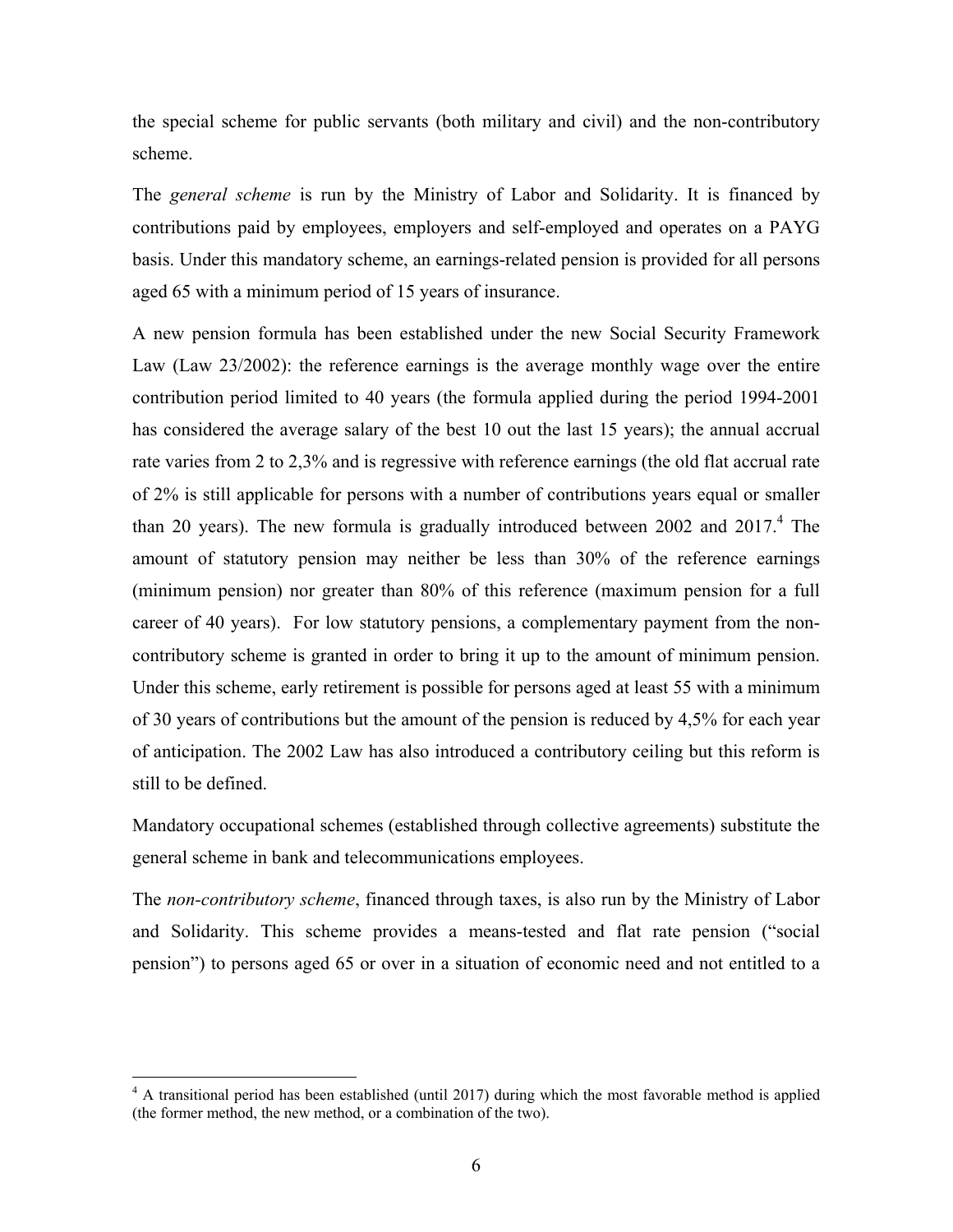pension from the general scheme.<sup>5</sup> The value is always under the minimum pension of the general scheme.

The *special scheme for public servants* is under supervision of Ministry of Finance. It is a mandatory scheme financed by social contributions paid by employees and employer and operates on a PAYG basis.<sup>6</sup> Until 2005 public servants who started working before 1993 have been under more generous retirement conditions than workers of private sector, namely: the old-age pension may be claimed before the age of 60 with a period of insurance at least 36 years; because the reference earnings is the last monthly wage the public servants with a complete career have a replacement rate of  $100\%$ <sup>7</sup>. The gradual harmonisation of this scheme with the general scheme is now to be implemented: the rising of retirement age to 65 (six months a year in the next ten years); the rising of the insurance period up to 40 years until (six months a year until 2016); the reduction of the amount of pension in case of early retirement; and the inclusion of all new public servants in the general scheme from 2006.

The second pillar (voluntary and funded) is under-developed. These schemes are usually pension's funds managed by private institutions.

The third pillar (individual, voluntary and funded) is mainly represented by life insurance schemes and pensions funds. Its growth has been encouraged by tax incentives.

# *2.2. Pensioners and pensions*

1

In line with trends observed in other European countries, the number of contributory pensions has significantly increased (Table 2-1). During the 1994-2001 period, both the retirement pensioners under the Public Servant Scheme and the General Regime have increased by 33% and 34%, respectively. The numbers of pensioners covered by the Non-Contributory Regime and by the Special Social Scheme for Agricultural Activities (RESSAA) have showed a significant decline  $(50\%$  and 28%, respectively)<sup>8</sup>.

The monthly income cannot exceed 30% of the minimum wage for a single person or 50% for a couple.<br> $\frac{6}{5}$  The Central Government is an execution; only makes transfers to equal the annual deficit.

 $6$  The Central Government is an exception: only makes transfers to cover the annual deficit.

 $\frac{1}{2}$  Since 1993, all new public servants have been under the same retirement conditions as private sector workers.

<sup>&</sup>lt;sup>8</sup> The Special Social Scheme for Agricultural Activities (RESSAA) has been closed in 1986.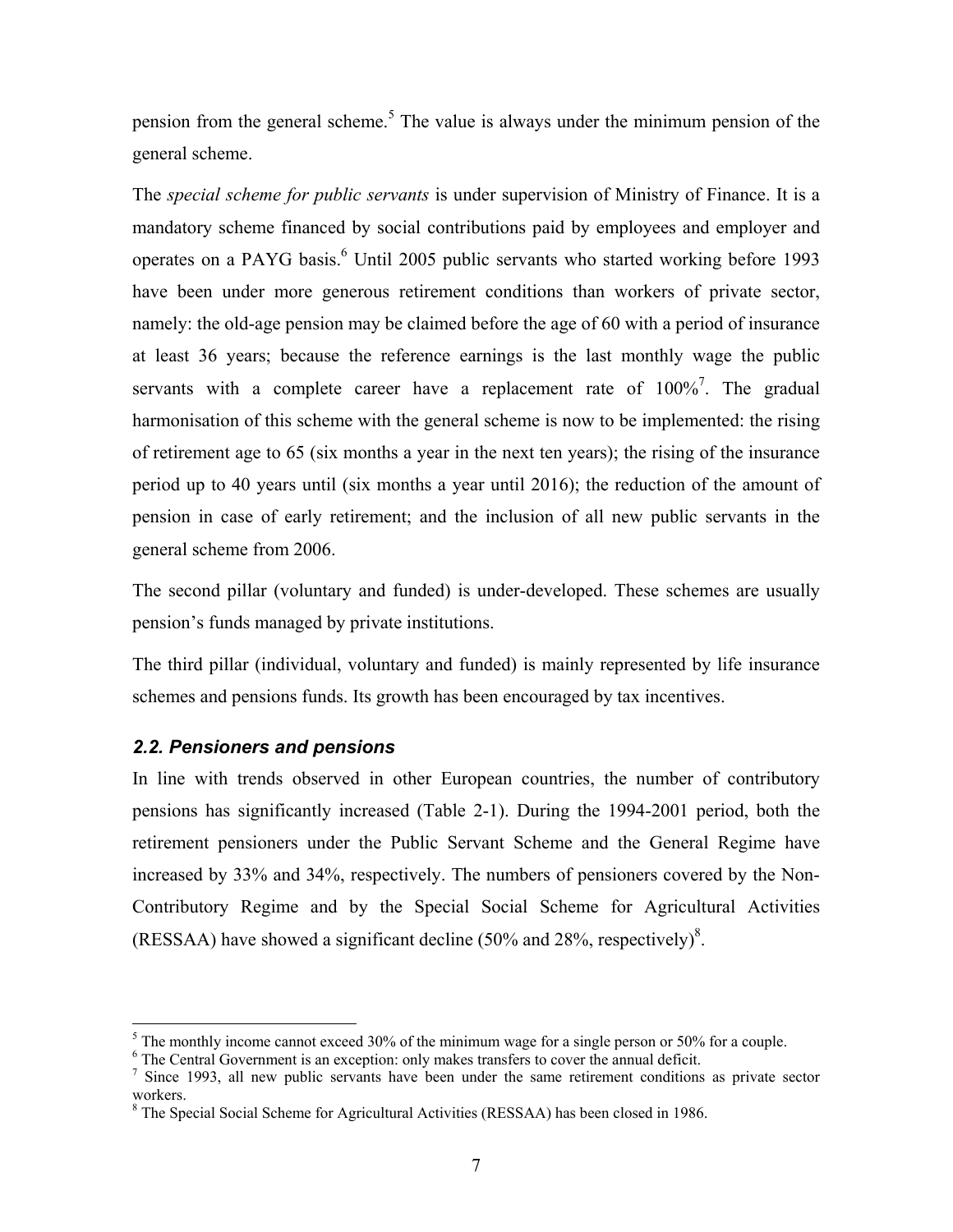In 2001, the retired male receiving a pension under the public servant scheme represented 65% of all pensioners. In the general scheme this figure falls to 55%. The proportion of women receiving a pension under non-contributory scheme and RESSAA was greater than that of men (about 70% and 75%, respectively).

With regard to contributory pensions there are significant differences between the two schemes when considering the average pension of new pensioners (Table 2-2).

The figures for the new pensions revealed a significant increase in nominal terms between 1994 and 2001: 45% and 78% for workers coming from private sector and public officials, respectively. Despite the generosity of the benefit formula under the general scheme the average monthly new pension in 2001 was 352 euros which represented 48% of the average monthly earnings and only 29% of average pension under the public servant scheme (1225 euros, corresponding to 1,7 times the average earnings).

There are a number of reasons for this. First, the differences between the pension rules described above. Second, and more important, the short contribution career of retired people under general scheme. In 1994, the average contribution period was only 21 years; 73% of retirement male had paid contributions for 20 years or less and this figure increased to 88% for retirement female.<sup>9</sup>

Another way of analyzing the differences between the contributory schemes is to look at the number of pensioners by level of pension (Table 2-3).

Whereas a pension of 500 euros or less was granted to 92% of pensioners under general scheme this rate shifted to 31% in the public servant scheme.

In nominal terms, minimum and social pensions have been increased significantly. All pensions are adjusted once a year (on December) with regard to inflation rate but different increase rates have been applied in different pensions with lower pensions getting a higher increase.

1

<sup>&</sup>lt;sup>9</sup> The Portuguese social security scheme (established in 1935) only became universal after 1974. The maturity will be reached after 2015.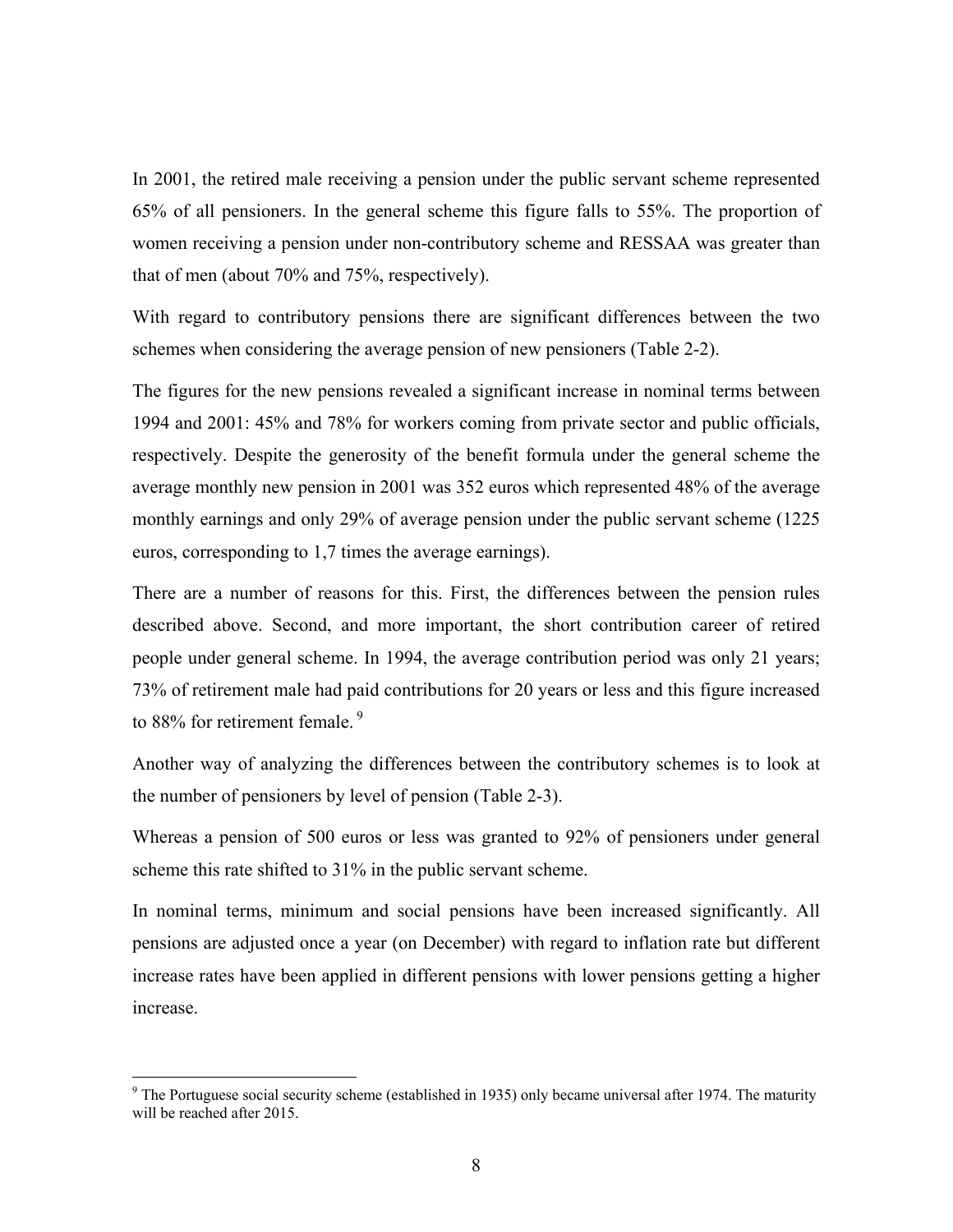The ratio between the minimum pension and the minimum wage has been significantly increased: it was 53% in1994, and it reached a proportion of 55 to 97% in 2001, according to the contributory period (Table 2-4). These figures were the result of an annual adjustment above the rate of inflation. The same principle has also been applied to pensions granted by RESSAA and to social pension.

Due to short contributory careers and very low reference earnings, the minimum and social pensions have been the most representative old age benefits under the Social Security System: in 2001, around 80% of all pensioners received an amount equal or less the minimum pension of the general scheme<sup>10</sup>. In the public servant scheme, only 2% of all pensioners received the minimum pension.

# **3. Data, definitions and methodological issues**

The empirical data source used in this paper is the longitudinal survey of EUROSTAT, ECHP – European Community Household Panel – covering the eight waves corresponding to the 1994-2001 period. We use the UDB (*user data base*) version of this database which is representative of the whole Portuguese population. This database contains a systematic information about household income, sociodemographic and socioprofessional characterization of the individuals as their labour market status, health, education, housing conditions and a wide set of information on social indicators of standards of living of the households and persons.

The European Panel UDB version is based on four complementary modules of information (EUROSTAT, 2001): *(i)* the *household file* which has general information about incomes and sociodemographic characteristics of the households in each wave; *(ii)* the *personal file* that contains information about the "eligible respondents" of the *survey*, that is, persons aged 16 or more. In this file we can, for instance, collect data about the individual job status, the educational and professional skill levels and training, or the economic activity status (retired/ not-retired), health situation, interpersonal relationships, and other subjective assessments; *(iii) register file* which gather the whole sample of individuals (adults and

1

<sup>&</sup>lt;sup>10</sup> This rate includes pensioners under the special social scheme for agricultural activities (RESSAA) and the non-contributory scheme.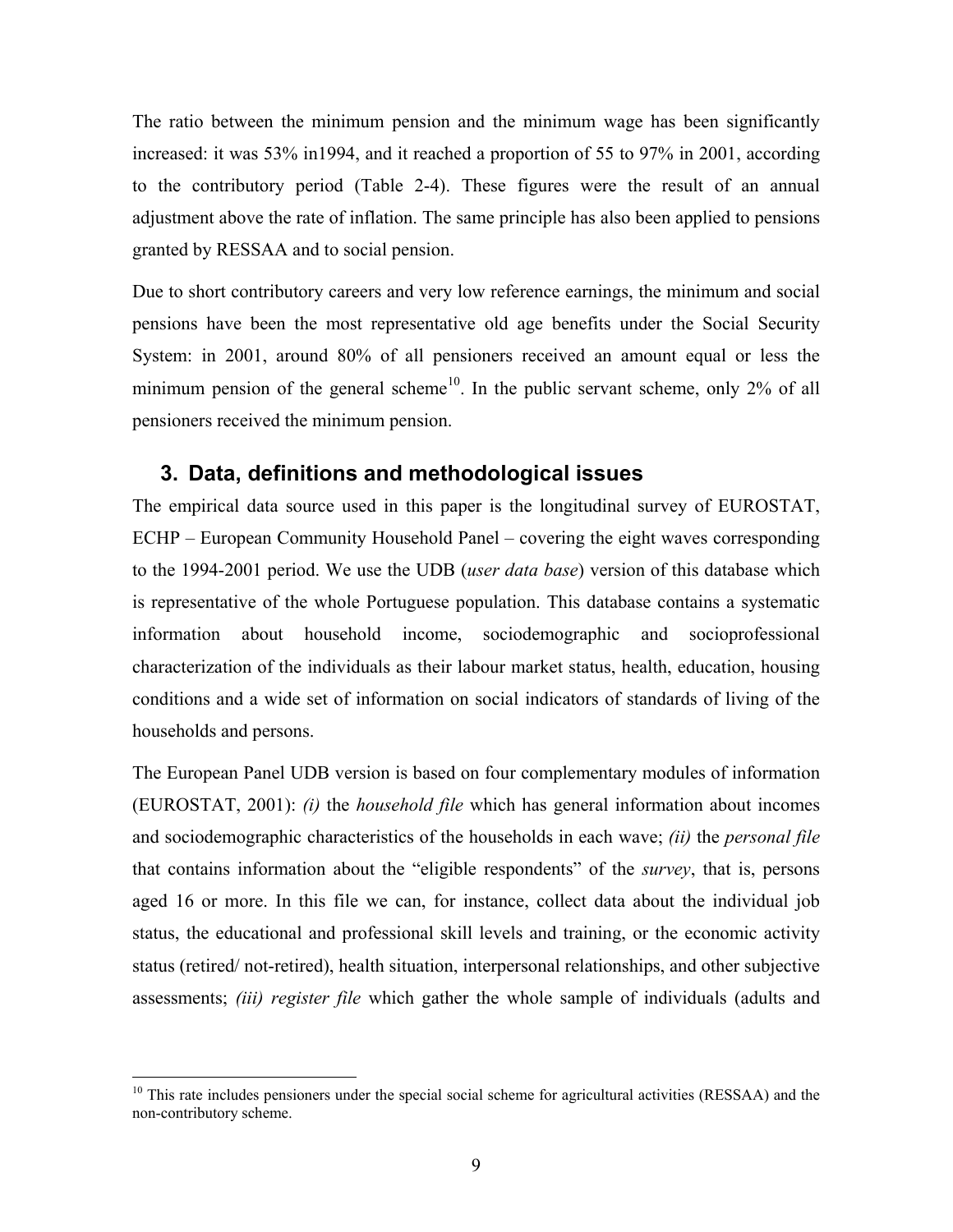children less than 16) and *(iv)* the *link file* that allows to follow in time the longitudinal status of a given observation unit surviving along the panel time window.

The observation unit considered throughout the paper is the individual, either in crosssectional or longitudinal analysis. However, the household remain the unit of measure for some variables, such as the variable of resources (income), or to characterize the environment in which the individual lives.

Starting from the original data, some methodological issues have to be dealt with and choices have to be made concerning the definitions of variables as they have direct impact on the analysis carried out.

The first issue to be addressed, as it is probably the most important to this paper, is the definition of retired individual. There are different forms of defining the "retired" state from micro data, each one with advantages and drawbacks. The various definitions depend on how the reality is inquired and on which criteria is adopted to configure the concept, of *objective* or *subjective* nature. For instance, considering an objective criteria, we can classify an individual as being retired if he/she has a pension paid by the social security system as the main income source or - it is another example - to agree on an exogenous or conventional classification based on self declared number of hours worked. In subjective terms, the individual can be classified as retired from each individual's own assessment of his or her labour market status. We assume this option in this work. Any one of these possibilities would lead to differentiated forms of identifying the target-population of the study.

Another issue to be dealt with is the dating of retirement. Despite the fact that many authors consider the individual's transition to retirement to be a *process* (in the sense that a transition takes some time to be prepared by individuals and, thus, it is not reducible to a point in time), we adopted in the paper a more "workable" definition of retirement, based on what each adult respondent declares at a given point in time regarding his/her labour market status, just like Bardasi, Jenkins, and Rigg (2002) do. Retirement is then considered to take place in the first year the individual declares that being retired is her/his labour market status.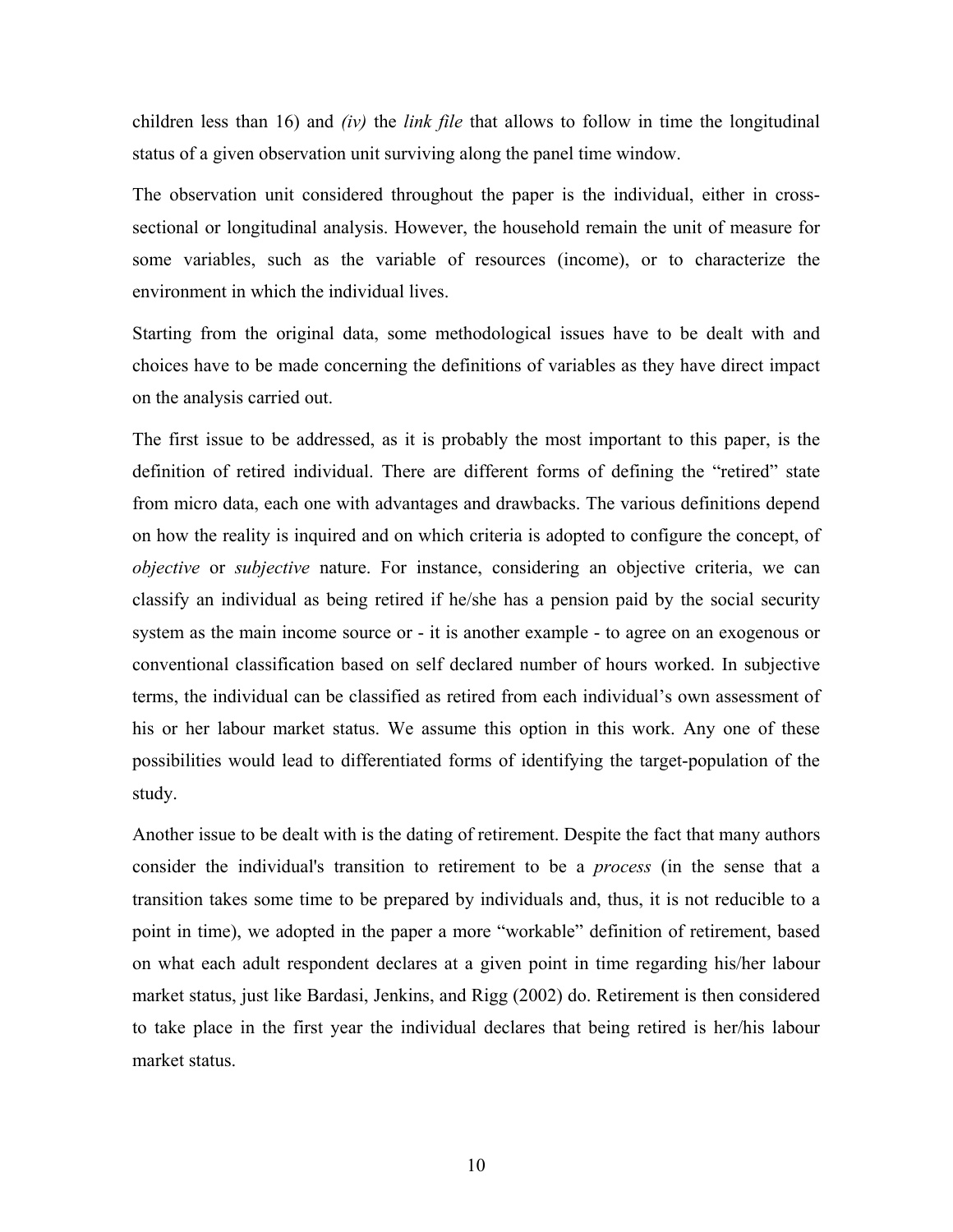The third addressed question regards the choice of a variable of resources or income. We choose to consider as variable of resources the income per equivalent adult, the household remaining the unit of measure, as previously said. We have adopted the OECD modified equivalence scale to allow for comparability of incomes between households with different dimensions and compositions. The household income is expressed in real terms (base=1994) and we have also chosen to consider the *current* income per equivalent adult (that is, the available income at the month prior to the interview) instead of annual net income (which refers to the year prior the interview), as this lag between the reference date for income and, namely the dating of retirement, might introduce some noise in the analysis. *Current* income per equivalent adult is calculated from the household *current* net income after deduction of direct income taxes and contributions for the social security system. Household income is defined as the sum of cash income from all sources: labour market incomes from employment and self-employment, private investments and savings income, public occupational and private pensions and other net cash benefits from social security system $11$ .

As much attention is put on the analysis of poverty incidence, four monetary poverty lines are used throughout the paper: three *contemporary* poverty thresholds and an "anchored" poverty line. They are the following: a) the first quintil of the income per equivalent adult distribution, b) the 33<sup>rd</sup> percentile of the income per equivalent adult distribution, c) 60% of the median of the income per equivalent adult distribution and d) the "anchored" threshold, as 66% of the median of the income per equivalent adult distribution on wave 1, 1994.

Throughout the paper we use different subsets of the ECHP panel. In section 4 we use the whole sample to analyse the incidence of poverty among retired people in comparison with other groups of the population and to analyse the incidence of poverty in different groups of retired.

In section 5 we concentrate on those that have retired during our sample period. The selected sub-sample considered in the dynamic analysis has 974 individuals (481 men and 493 women) aged 50-69 years at the time of entering the panel database. These individuals have experienced a transition process to retirement state within the time window of the

1

 $11$  This income decomposition is only available on the annual net income variable and not on current income data, the income variable which we will use in this paper.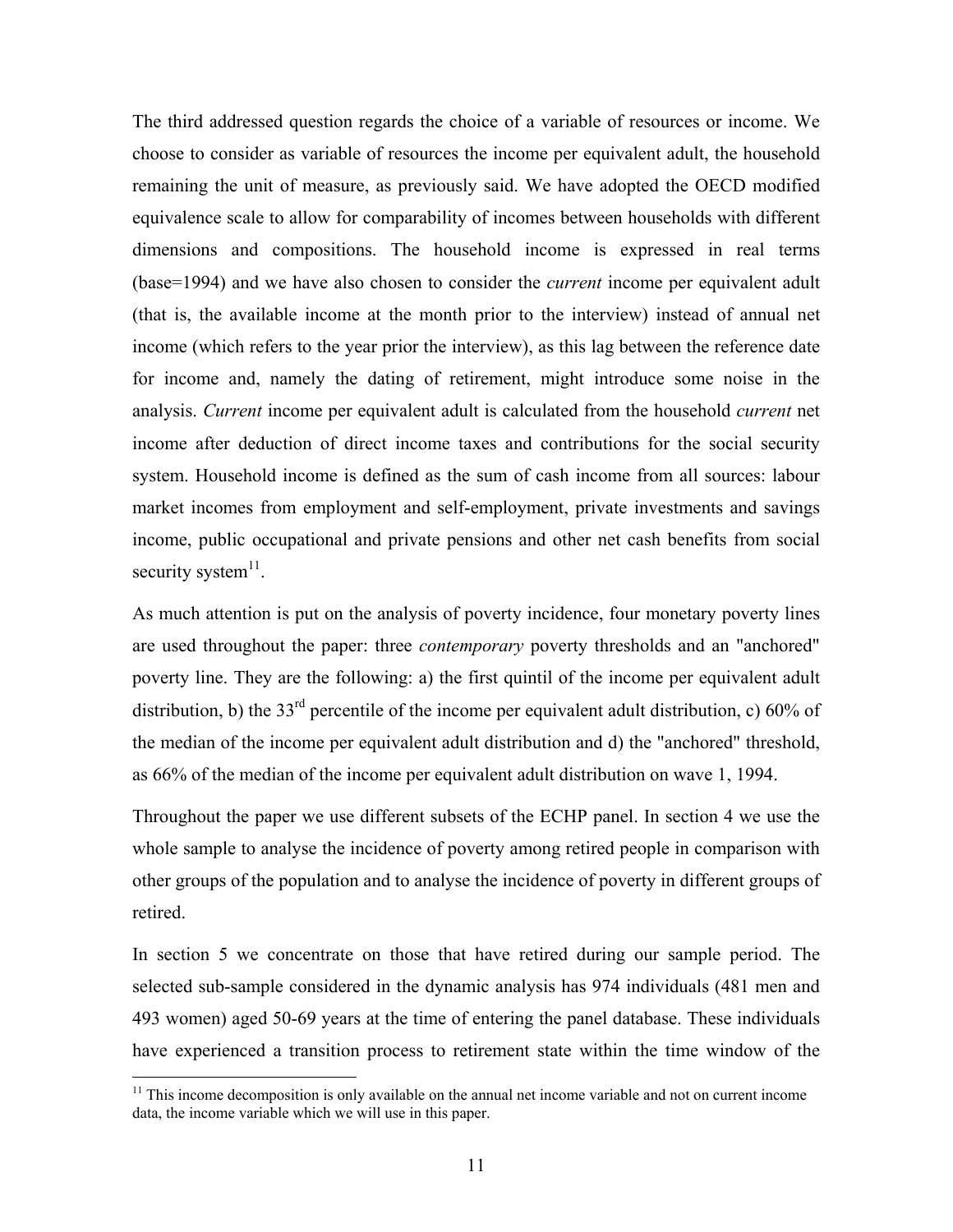panel, that is, the subset of individuals belonging to that age group who, at the time of entering the panel, were classified as "not-retired" and during the panel time are observed to make a transition into retirement.

In section 6 we further restrict the analysis considering, from those that have experienced the transition to retirement during the sample period, only those that were not poor in the year prior to retirement and that are either poor or not poor after retirement.

# **4. Cross-section comparisons**

1

Regardless of the definition of poverty, its incidence is always larger for retired than for not-retired persons (see Figure 4-1 and Table 4-1). The group with the lowest poverty incidence rate is that of workers.<sup>12</sup> The first half of the period of the analysis has been especially advantageous to retired men, since they were the group whose situation improved the most.

Retired and not-retired women usually show a larger proportion of individuals in poverty. That changes when only workers are considered. Based on the cross-section evidence, feminine workers show slightly smaller poverty incidence rates than masculine workers. The different results obtained when analysing workers and not-retired individuals must be due to the existence of a more significant part of women than of men who have no paid activity, and are not retired.

When using the median criteria, the evolution of income has been favourable to men, between 1994 and 2004. This means that equivalent income has evolved in a way that men have become better off.

For retired workers, older cohorts tend to be more subject to poverty than younger ones<sup>13</sup> (see Figure 4-2 and Table 4-2). The conclusions we may reach from the cohort analysis do not change much if we consider annual or current income.

The cohort of people born since 1940 is always the one with the smallest incidence of poverty, regardless of the poverty line that we consider. The first years in the sample - until

<sup>&</sup>lt;sup>12</sup> "Workers" is a subset of "not-retired". "Not-retired" includes unemployed and some inactive population. <sup>13</sup> In our study we use four different cohorts: the first one with individuals born since 1940, the second cohort with individuals born from 1930 to 1939, the third cohort with individuals born from 1920 to 1929, and the oldest cohort with individuals born until 1919. The age composition of these cohorts is naturally different.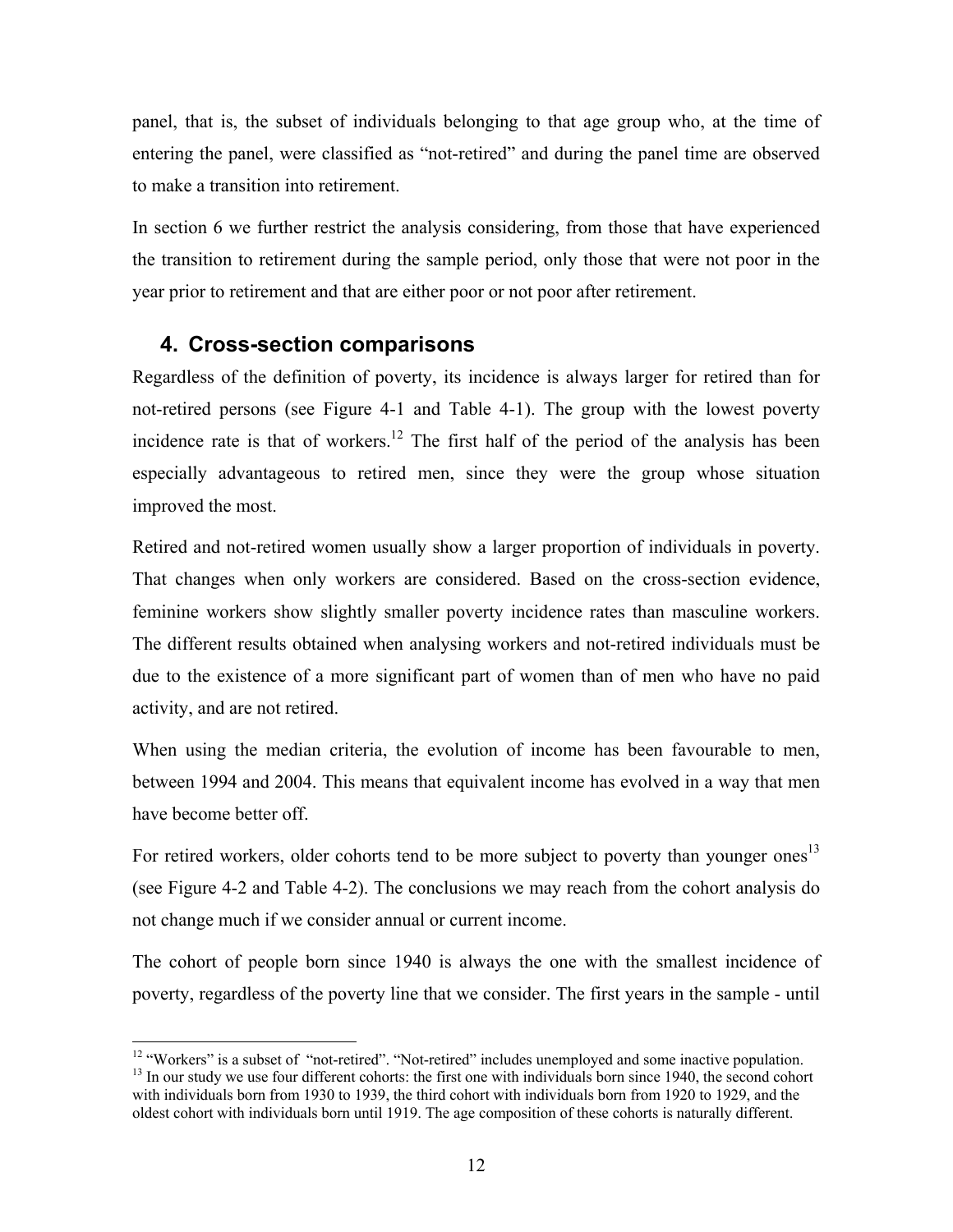1997 or 1996, depending on the measure of low income, - have shown a particularly favourable evolution of this cohort's relative position.

The cohort of people born from 1930 to 1939 is always the second less poor, but depending on the poverty criterion that is considered, its situation may not improve during the period.

The other two cohorts sometimes interchange their position as the poorest cohort, although the oldest one is dominant in that position. Their situation does not improve during the period unless the criterion of 66% of the median of 1994 is used.

When analysing differences in low income incidence by household type $14$ , we can see that retired people living alone are the ones that are worse off ( See Figure 4-3 and Table 4-3). That is true both for men and for women. Nevertheless, the gap between the relative position of that household type and the position of the next poorest household type – couple with no children - is especially large for women. Men living in a couple with no children used to show considerably smaller poverty incidence rates, but that changed in the last years of our sample. For men, the first two worse off categories converged.

Men living with children (without a wife) have shown the most irregular evolution, with the largest incidence rate taking place in 1997 (47% using two of our poverty definitions) and the lowest incidence rates in 2000 or 2001 (5% in 2001 using the same two poverty definitions).

For women, the other three household types show rather similar levels.

Our results are robust to the choice of the poverty criterion.

1

# **5. Income effects in the transition to retirement**

The analysis in section 4 revealed a higher incidence of poverty among retired individuals. That evidence has different implications if it results from the fact that retired and not-retired individuals have different characteristics or if it arises from the old age social protection system that does not cover retired individuals from the risk of poverty.

If the first case is true, waiting is the answer as the normal change of the composition of retired and not-retired will solve the problem, but if the second is true some political action

<sup>&</sup>lt;sup>14</sup> We identify 5 different types of households a retired person may belong to: 1) single person household, 2) person living with children, 3) couple with no children, 4) couple with children, and 5) others.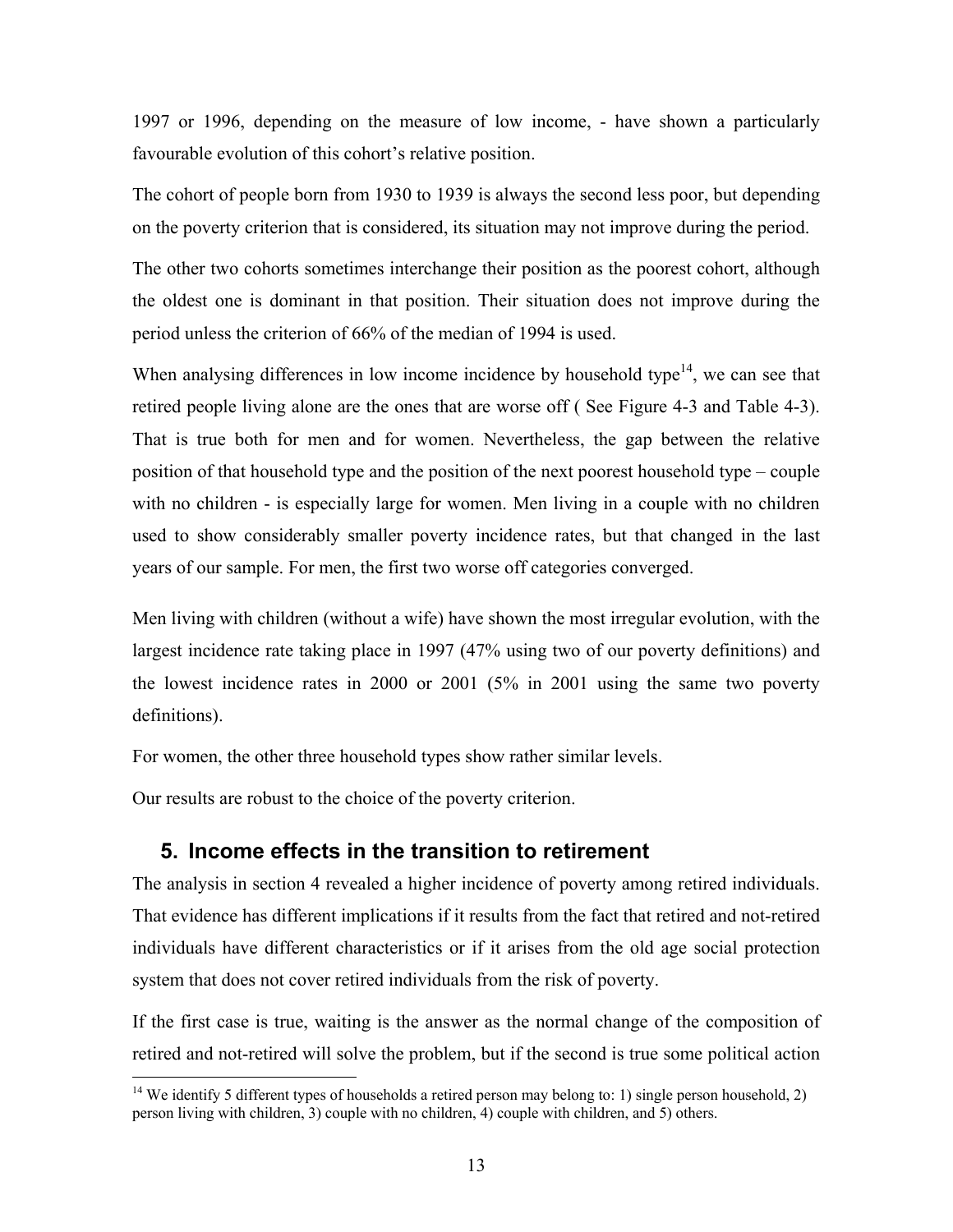might be required in order to increase the ability of the social protection system to cover retired individuals against the risk of poverty.

The cross sectional analysis of poverty incidence carried out in section 4 does not allow us to answer to this question. A longitudinal analysis of the individual change of income associated with the retirement transition is required in order to evaluate whether this transition makes individuals more likely to become poor.

This is what we try to do in this section. We consider all the individuals that retired during our sample period and we evaluated the incidence of poverty in the year prior to retirement an after retirement, and also the proportion of non poor individuals in the year prior to retirement that become poor after retirement. We do this for the whole population that retires and for different groups in order to try to evaluate if there are some groups for which retirement is more likely to imply a situation of poverty. Among the characteristics considered are gender, early retirement, activity status in the year prior to retirement, and the situation regarding property of the house.

It is clear from the data that, in general, retirement increases the chances of poverty. Considering the 33rd percentile low income definition, Table 5-1 shows that the percentage of persons that live with low income in the year before retirement is inferior to the percentage of persons with low income in the retirement year.

Women are already poorer than men, on average, but they are not more penalized by retirement. The difference between the percentages of poor women and of poor men slightly decreases from the year before retirement to the year of retirement.

As expected, a large percentage of persons who live in social housing are poor, either before (59%) or after (63,9%) retirement. Nevertheless, the percentage of persons living in social housing who are not poor before but become poor in the retirement year is impressing: 38,2%. Being a home-renter is not more typical of those who become poor with retirement than being a home-owner. Nor is it more typical of those who are poor, in general.

A Portuguese person is definitely more at risk of becoming poor in the year of retirement if he/she lives in social housing, was previously an employee working less than 15 hours per week or was self-employed. Remarkably, the percentage of persons who live with low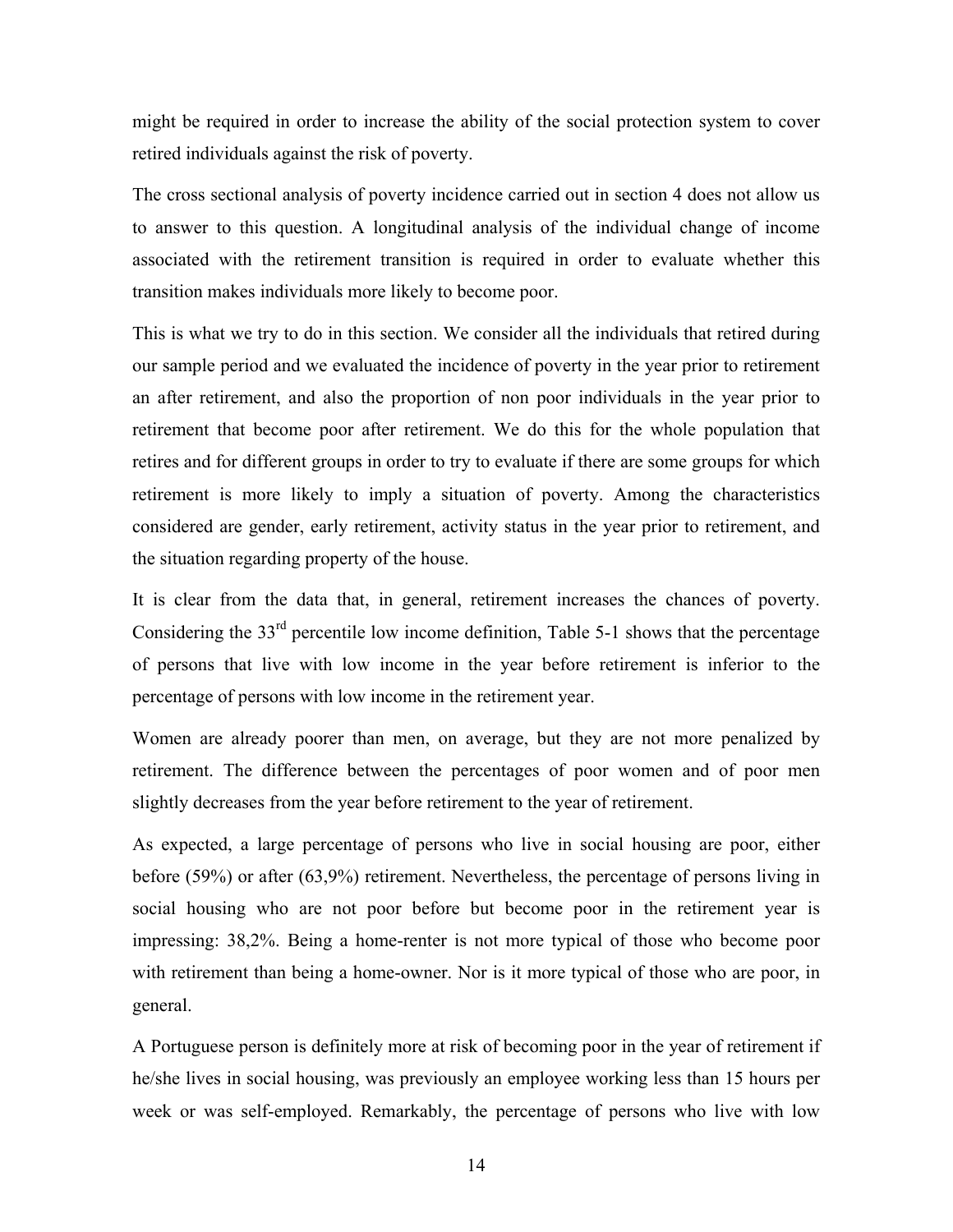income - in the year before retirement, and in the year of retirement – is larger for selfemployed than for unemployed. Furthermore, from those who were not poor, a larger percentage of self-employed than of unemployed, fall into poverty. This probably corresponds to that part of the population that works in low productivity activities, - small agricultural workers, fishermen, or small artisanal workers for instance - that earn low and unstable incomes and seldom discount to social security.

A Portuguese person that has retired before 65 years of age, and before that was an employee working at least 15 hours per week, is relatively protected against falling into poverty in the year of retirement. This may be explained by the mass of civil servants that could retire before 65 in the considered period, and that had a well-built history of contributions to social security.

# **6. Multivariate analysis: determinants of becoming poor**

The analysis in section 5 enabled us to evaluate whether the transition to retirement increases the probability of being poor and also for which groups this effect is stronger. But being a bivariate analysis, the conclusions have to be considered carefully as compositional effects may be present and then the marginal effects of each of the characteristics cannot be properly identified.

We estimate in this section several probit models of the probability of becoming poor on retirement, in order to try to evaluate which characteristics make some more likely to became poor when they retire, overcoming the limitations of bivariate analysis.

In this analysis only the individuals that have retired during our sample period, that were at least 50 years old in 1994, and that were not poor in the year before retirement are considered.

Probit models are estimated considering the four definitions of poverty line that we have been using and for each gender separately.

Among the explanatory variables we include those considered in previous section such as gender, activity status in the year before retirement, and home ownership. We include also other variables trying to account for differences by industry of activity in the year before retirement, geographical region of residence, type of family and for being a civil servant or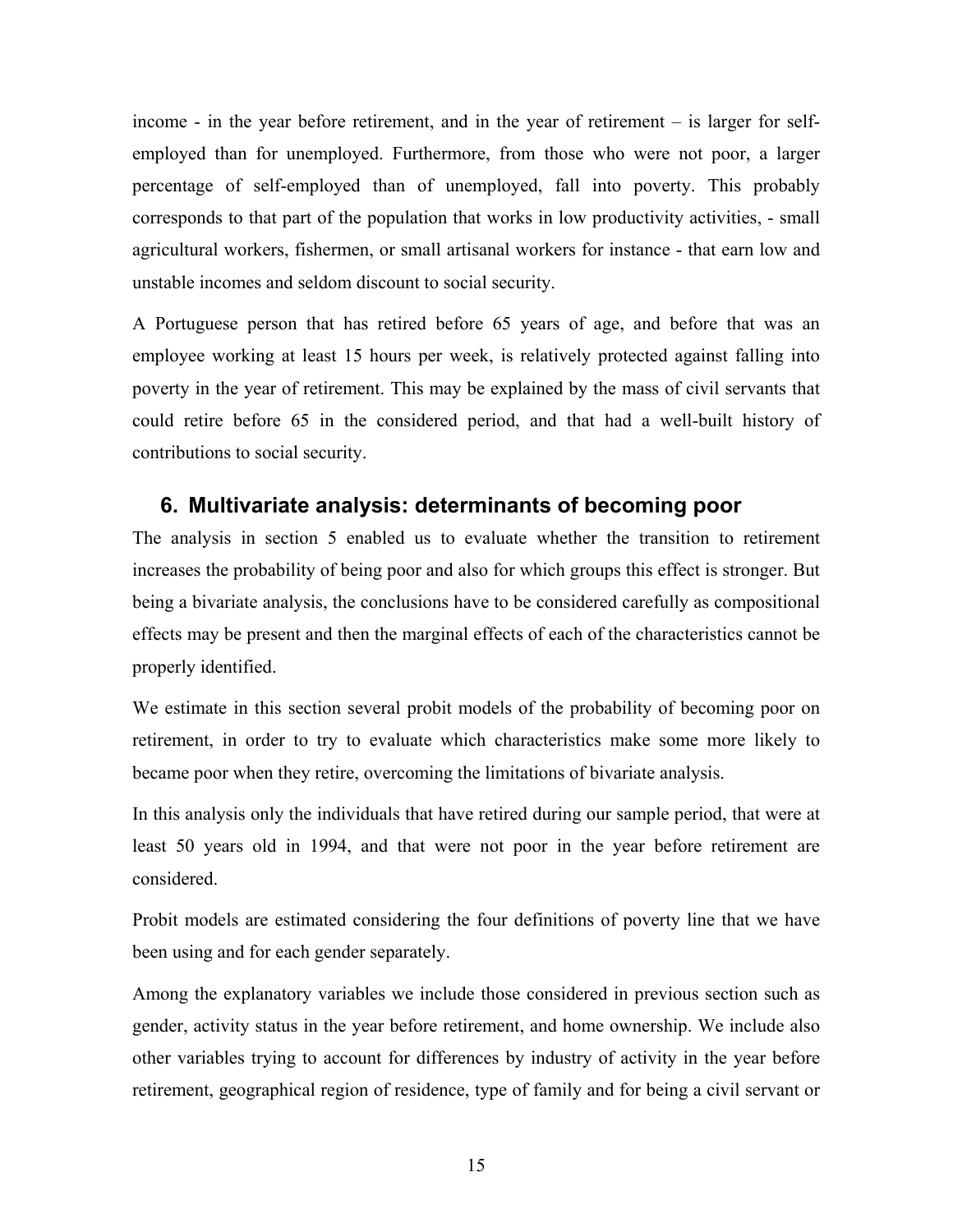experiencing early retirement, as these may help to change the probability of becoming poor given that different industries and civil servants have different social protection regimes (see section 2).

For gender a dummy signalling *male* is included. For activity status the year previous to retirement, 5 dummies signalling being employed, part time employed, self employed, in unpaid activity or unemployed are considered. For industry we consider two dummies signalling working in manufacturing and in services. We consider four dummies to classify the type of family, considering the situations of retired alone with children, retired couple with no children, retired couple with children and others. We included regional dummies and dummies for being a civil servant and retiring before the legal age.

The reference individual is a female, not a civil servant, not early retired, living in north region, working in agriculture, that lives alone, and who is a tenant in her home.

Results of the estimated models are presented in Table 6-1: . This includes also some diagnostic tests on the overall quality of estimation.

Employment status, industry, region, type of family and being civil servant are the determinants that seem to be important in explaining entry into poverty when retirement occurs.

Regarding employment status, being self employed, having unpaid activity and, less significantly, unemployed increases the probability of becoming poor. This is different from what Bardasi, Jenkins, and Rigg (2002) found. In their paper the self-employed are not significantly more prone to become poor on retirement than inactive people, and if anything the effect would be the opposite, since the corresponding parameter is negative.

Working in Manufacturing and in the Services industries seems to decrease the probability of becoming poor in a significant way, comparing to working in Agriculture.

By region, living in Alentejo increases the probability of becoming poor whereas living in Lisbon area reduces this probability.

The type of family seems also to play a role, being retired couples with children less prone to become poor.

16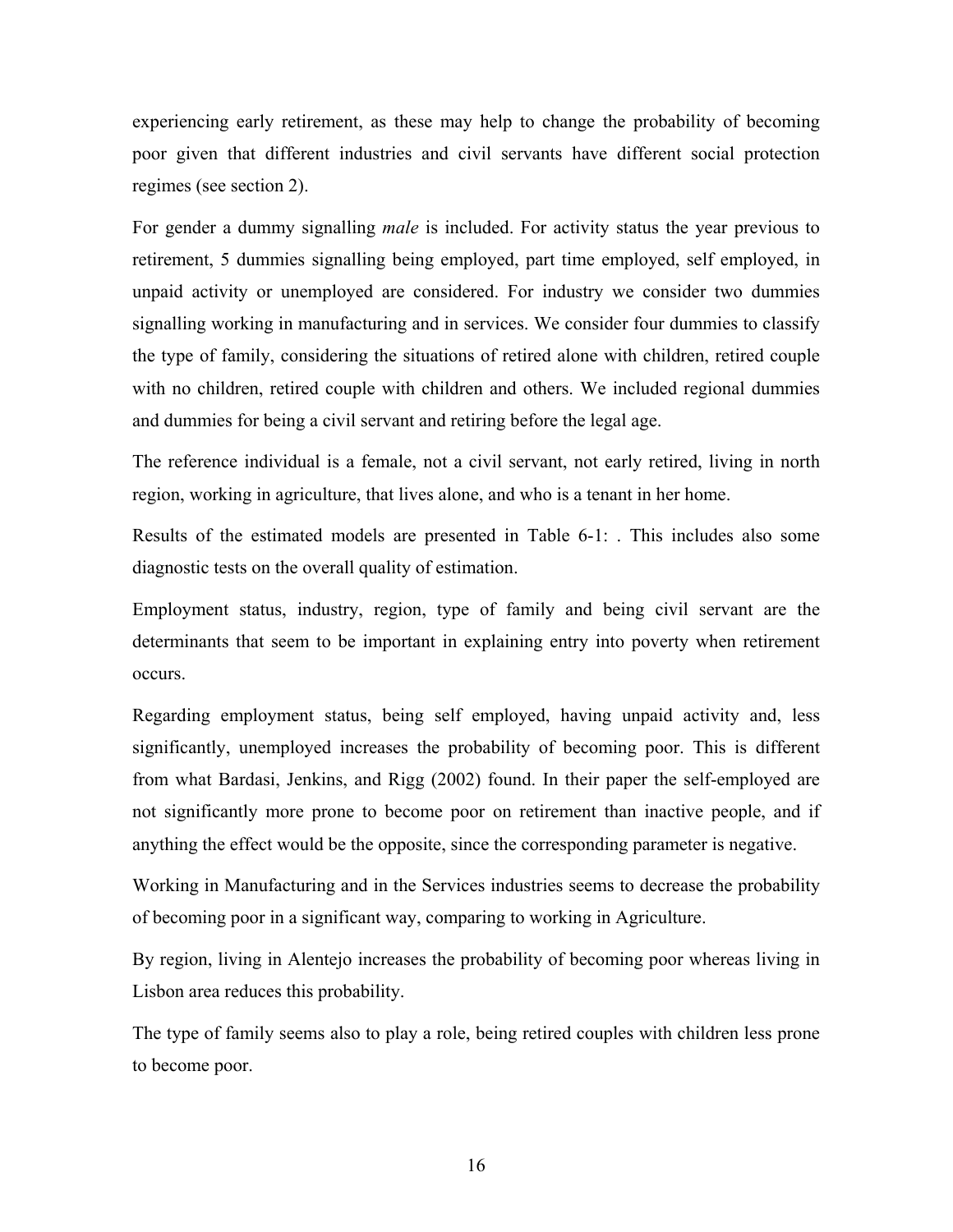Another robust result is the effect of being civil servant. Being a civil servant reduces significantly the probability of becoming poor.

On the other side, early retirement, gender, and owning the house seem not to be relevant in changing the probability of becoming poor.

# **7. Conclusions**

In this paper we address the question whether transition into retirement is associated with an increase of the probability of becoming poor. We use an income approach to poverty.

We start by analysing the incidence of poverty for different groups of the population, namely retired and non retired individuals, and among retired people and we have found that regardless of the definition of poverty, its incidence is always larger for retired than for not-retired persons. We have found some evidence of an improvement in the situation of retired individuals in the first half of the analysed period, especially of retired men.

 We have also found some evidence of gender inequality as retired and not-retired women usually show a larger proportion of individuals in poverty. This difference is not present when only workers are considered which points to the fact that the difference may arise from gender differences in labour market status, namely the existence of a more significant part of women than of men who have no paid activity, and are not retired.

For retired workers, older cohorts tend to be more subject to poverty than younger ones. The cohort of people born since 1940 is always the one with the smallest incidence of poverty, regardless of the poverty line that we consider. The first years in the sample - until 1997 or 1996, depending on the measure of low income, - have shown a particularly favourable evolution of this cohort's relative position.

When analysing differences in low income incidence by household type, we saw that retired people living alone are the ones that are worse off. That is true both for men and for women. Nevertheless, the gap between the relative position of that household type and the position of the next poorest household type – couple with no children - is especially large for women.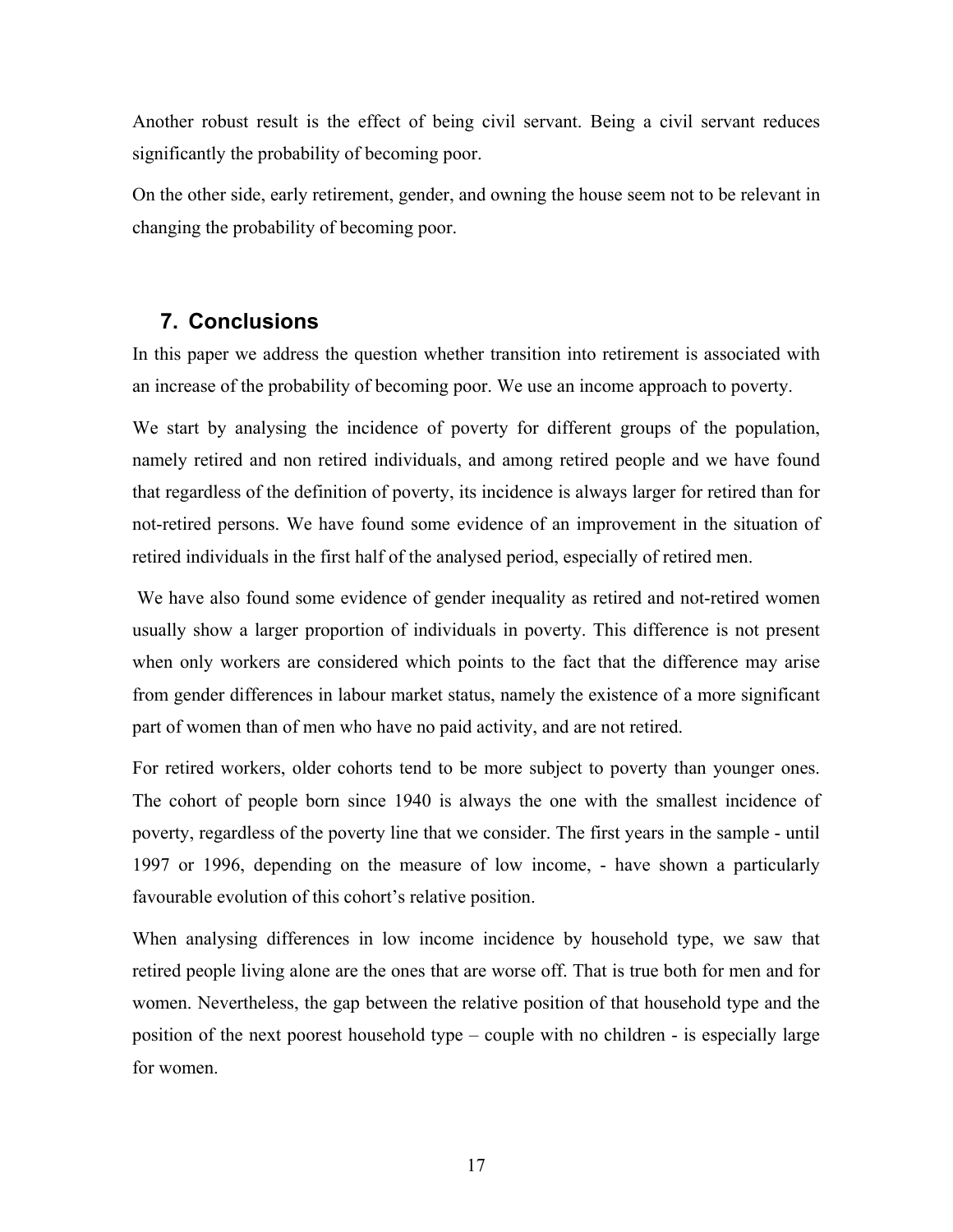Looking at the transition to retirement, based on a cross-sectional analysis, it emerges that retirement increases the chances of poverty. Women are poorer than men before retirement, on average, but they are not more penalized by retirement. The groups that tend to be more penalized in the transition to retirement are those living in social housing, and those having previously been employees working less than 15 hours per week or self-employed. The self-employed are more at risk of falling into poverty with retirement than the unemployed. A Portuguese person that has retired before 65 years of age, and before that was an employee working at least 15 hours per week, is relatively protected against falling into poverty in the year of retirement. This may be explained by the mass of civil servants that could retire before 65 in the considered period, and that had a well-built history of contributions to social security.

Finally we have estimated several probit models of the probability of becoming poor when retirement occurs to evaluate which characteristics make an individual more or less prone to become poor when retiring. We have found that they are: employment status, industry, region, type of family and being civil servant. Regarding employment status, being self employed, having unpaid activity and, less significantly, being unemployed increases the probability of becoming poor. Working in Manufacturing and in the Services industries seems to decrease the probability of becoming poor in a significant way, comparing to working in Agriculture. By region, living in Alentejo increases the probability of becoming poor whereas living in Lisbon area reduces this probability. As to the type of family, retired couples with children are less prone to become poor.<sup>15</sup> Last, being a civil servant reduces significantly the probability of becoming poor. On the other side, early retirement, gender, and owning the house seem not to be relevant in changing the probability of becoming poor.

Concluding, retirement in Portugal is still associated with an increased probability of becoming poor. This is not due to a stingy social security system, but to the fact that many individuals do not meet the requirements to apply to social security retirement benefits. As our cohort analysis establishes, the oldest cohorts of retired individuals are the poorest. The younger cohorts are better protected. This implies that the problem of poverty associated to

1

 $15$  This is partially explained by the use of equivalised income in the analysis.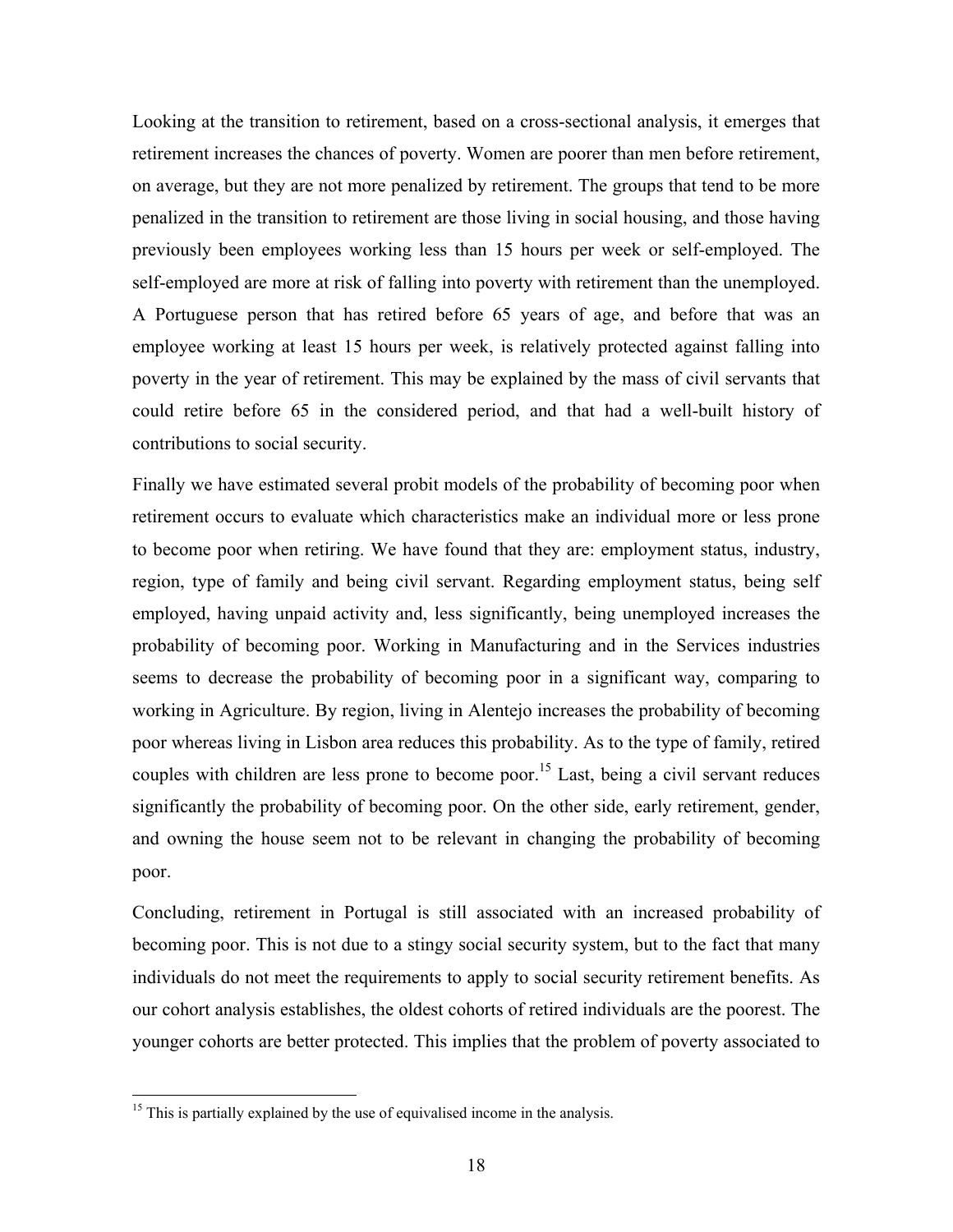retirement is very significant in Portugal, but it will gradually improve with the diasppearence of the oldest cohorts. Meanwhile, it is highly recommended that the coverage of the risk of poverty by the old age social protection system is evaluated.

## **8. References**

- Bardasi, Jenkins, and Rigg (2002) Retirement and the income of older people: a British perspective, Ageing and Society 22, pp.131-159
- CGA (1994;1997;2001), *Relatório e Contas*, Caixa geral de Aposentações, Ministério das Finanças, Lisboa.
- DEPP (2002), *Portugal 1995-2000. Perspectivas de Evolução Social,* DEPP/MST-Celta, Lisboa.
- DGSSS (2002), *Relatório nacional de estratégia sobre o futuro das pensões,* Direcção geral da Solidariedade e Segurança Social, MTS, Lisboa.
- DGSSS (2005), *Relatório nacional de estratégia sobre pensões adequadas e sustentáveis,*  MTS, Lisboa.
- Disney, R, E Grundy, and P Johnson (1998) The dynamics of retirement: analyses of the retirement surveys, HMSO, Department of Social Security Research Report No. 72.
- Grad, S (1990) Income change at retirement, Social Security Bulletin 53:1, pp. 2-10
- Haveman, Holden, Wilson and Wolfe (2003) Social security, age of retirement, and economic welfare: intertemporal and demographic patterns among retired-worker beneficiaries, Demography 40:2, pp.369-394
- Heinrich, G., 2000 "Affluence and poverty in old age: new evidence from the European Community Household Panel, WP No 2000-08, IRISS Working Paper Series from IRISS at CEPS/INSTEAD
- Hungerford (2003) Is there an American way of aging?: income dynamics of the elderly in the US and in Germany, Research on Aging 25, pp.435-455
- Hurd, M (1990), Research on the elderly: economic status, retirement, and consumption and saving, Journal of Economic Literature 28:2, pp.565-637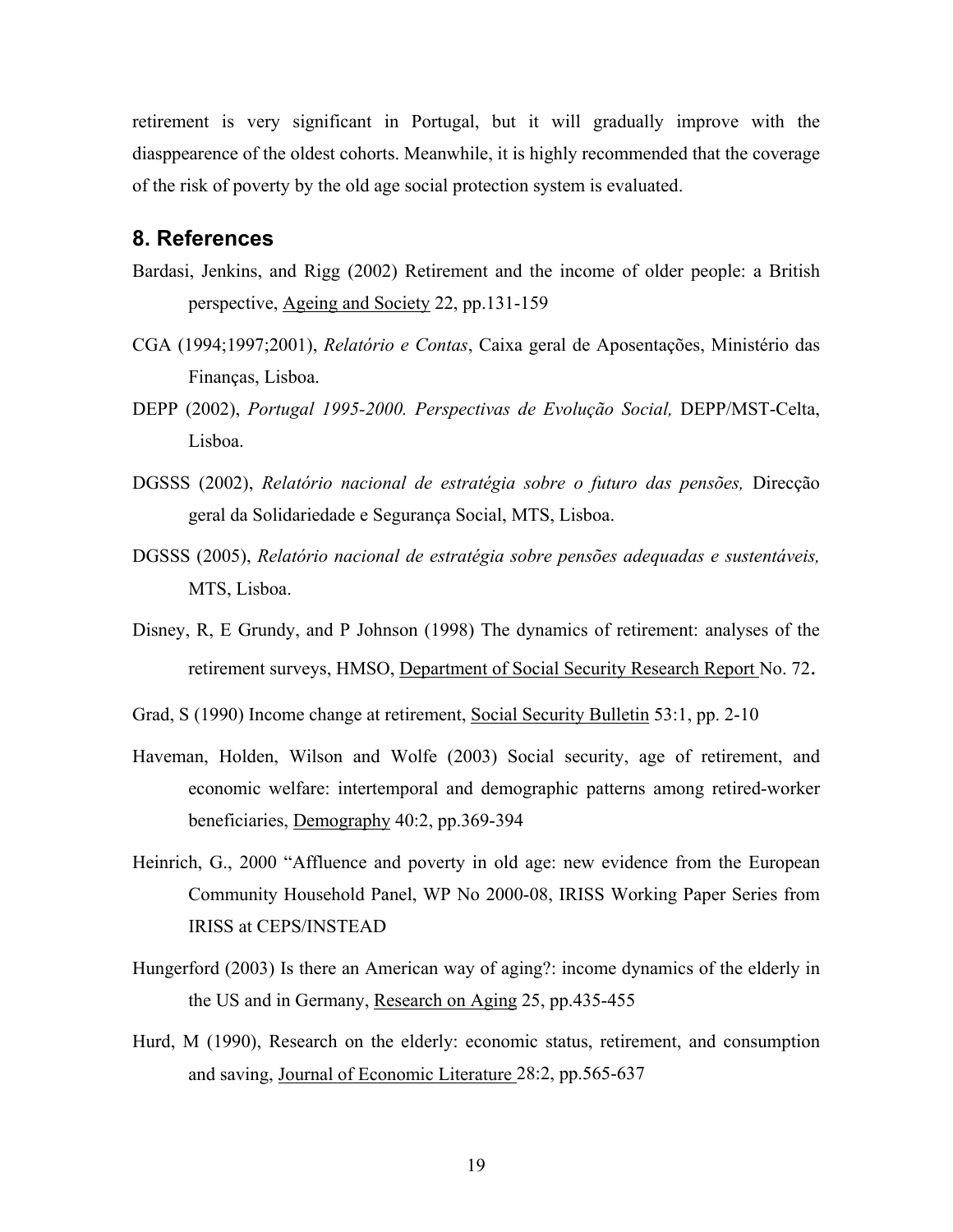- Johnson, Stears and Webb (1998) The dynamics of incomes and occupational pensions after retirement, Fiscal Studies 19:2, pp.197-215
- Kingson, Eric R. and Arsenault, Yvonne, 2000 "The Diversity of Risk Among Age–62 Retired Work Beneficiaries", CRR WP 2000-08, Centre for Retirement Research at Boston CollegeHolden, Burkhauser and Feaster (1988) The timing of falls into poverty after retirement and widowhood, Demography 25:3, pp. 405-414
- MISSOC (2001), *Social Protection in the EU Member States and the European Economic Area. Situation on 1st 2001 and* Evolution*,* European Commission, Brussels.
- MSSS (1996), *Segurança Social. Evolução recente:1992-1995,* Ministério da Solidariedade e Segurança Social, Lisboa.
- Munnell A and M Soto (2005) What replacement rates do households actually experience in retirement?, Center for Retirement Research at Boston College WP 2005-10
- OECD (2001) Maintaining the economic welfare of older people challenges for retirement income policies, Policy Brief
- Osberg L (2001) Poverty among senior citizens: a Canadian success story, *in* The State of Economics in Canada: festschrift in honour of David Slater, Centre for the Study of Living Standards, pp.151-181
- Williamson and Smeeding (2004) Sliding into poverty? Cross-national patterns of income source change and income decay in old age, Maxwell School of Citizenship and Public Affairs WP 388
- Zaidi (2001) Snakes and Ladders: an analysis of life-course events and income mobility in old age, Sage DP no.8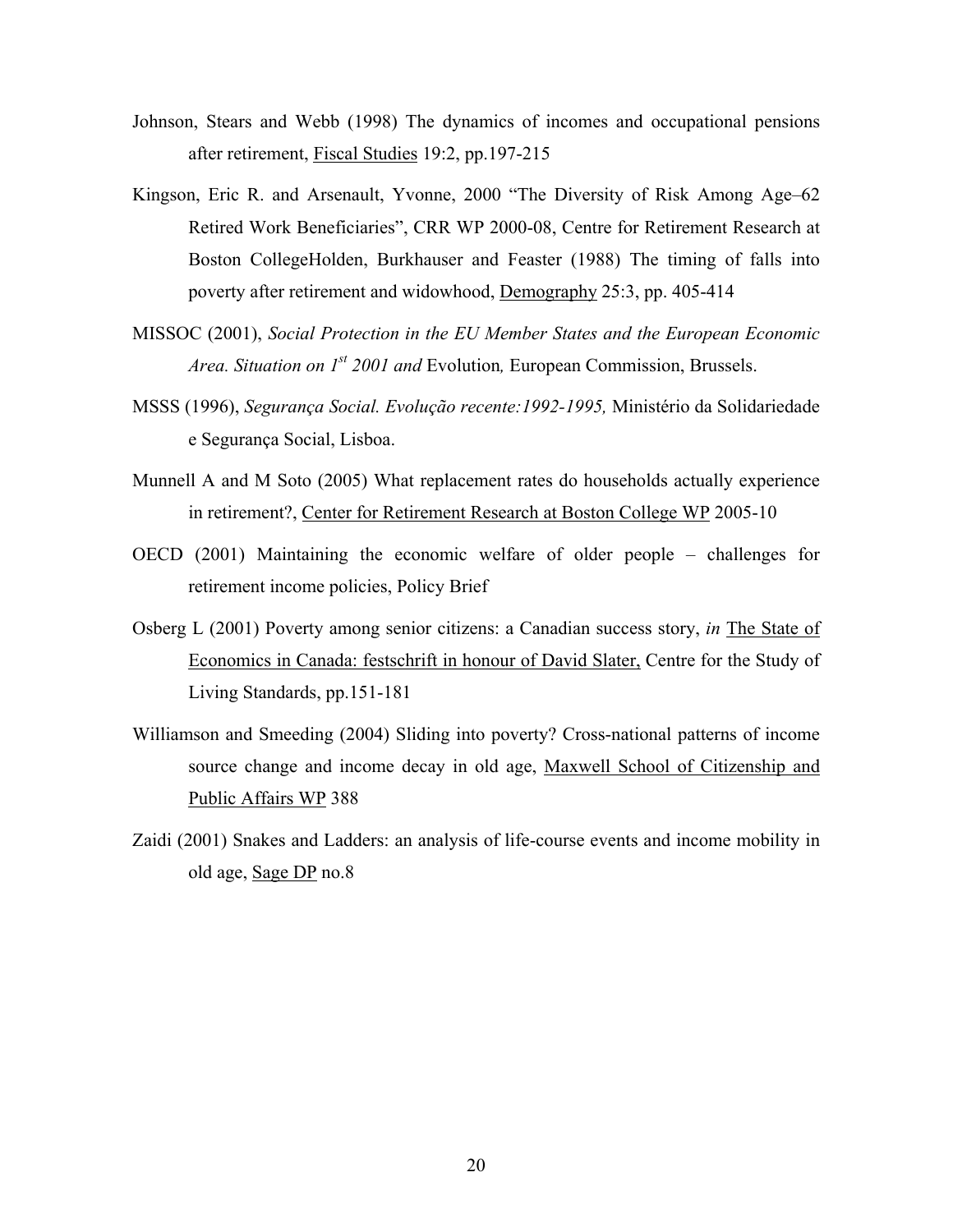#### **FIGURE 4-1: LOW INCOME INCIDENCE – CROSS-SECTIONAL COMPARISONS OF RETIRED PEOPLE WITH NOT-RETIRED ADULTS AND WORKERS**

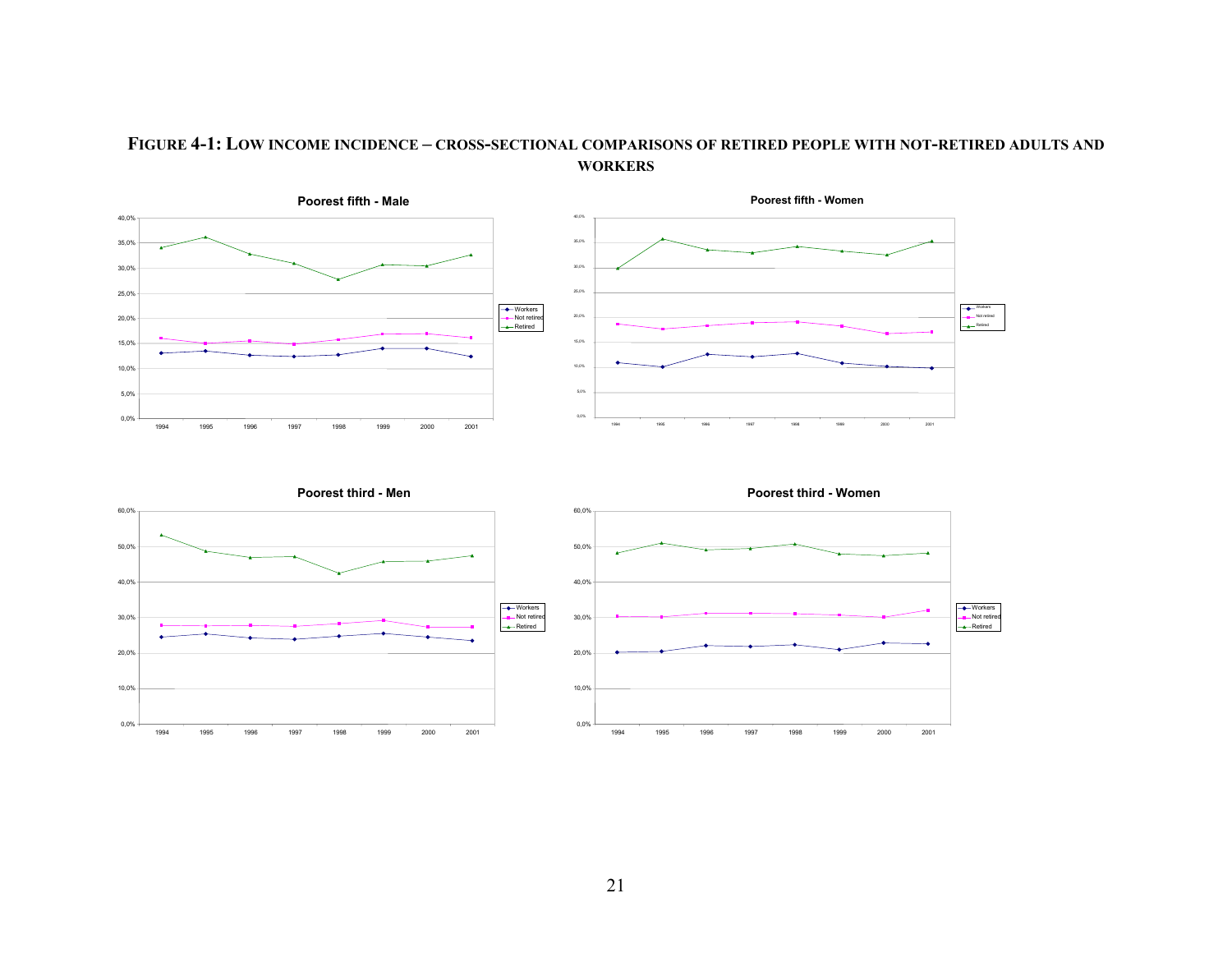#### **FIGURE 4-1: LOW INCOME INCIDENCE – CROSS-SECTIONAL COMPARISONS OF RETIRED PEOPLE WITH NOT-RETIRED ADULTS AND WORKERS** (CONT.)



*Source:* Authors computations based on ECHP.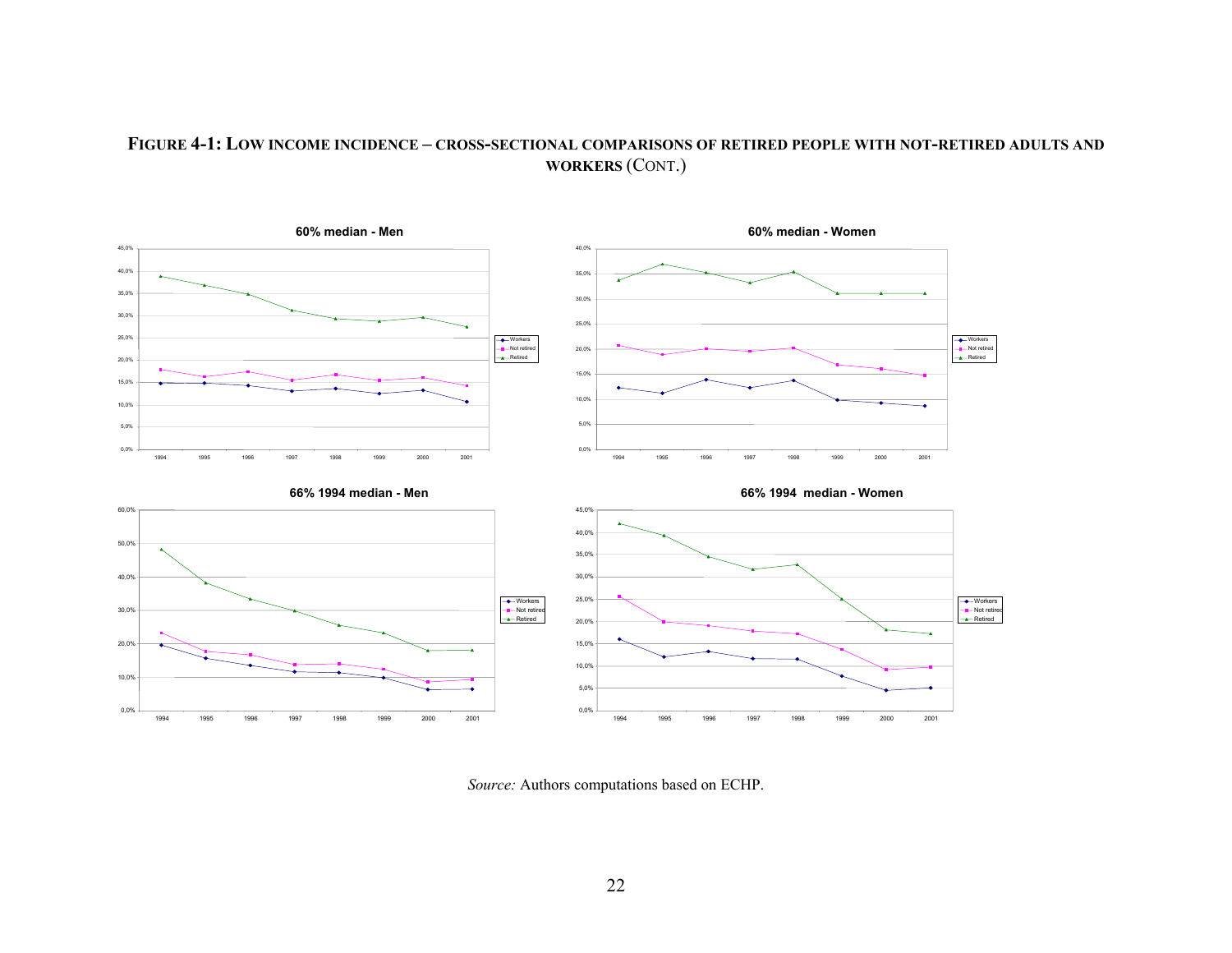

#### **FIGURE 4-2: LOW INCOME INCIDENCE – PERCENTAGE OF RETIRED PEOPLE BELOW POVERTY THRESHOLD, BY AGE COHORT**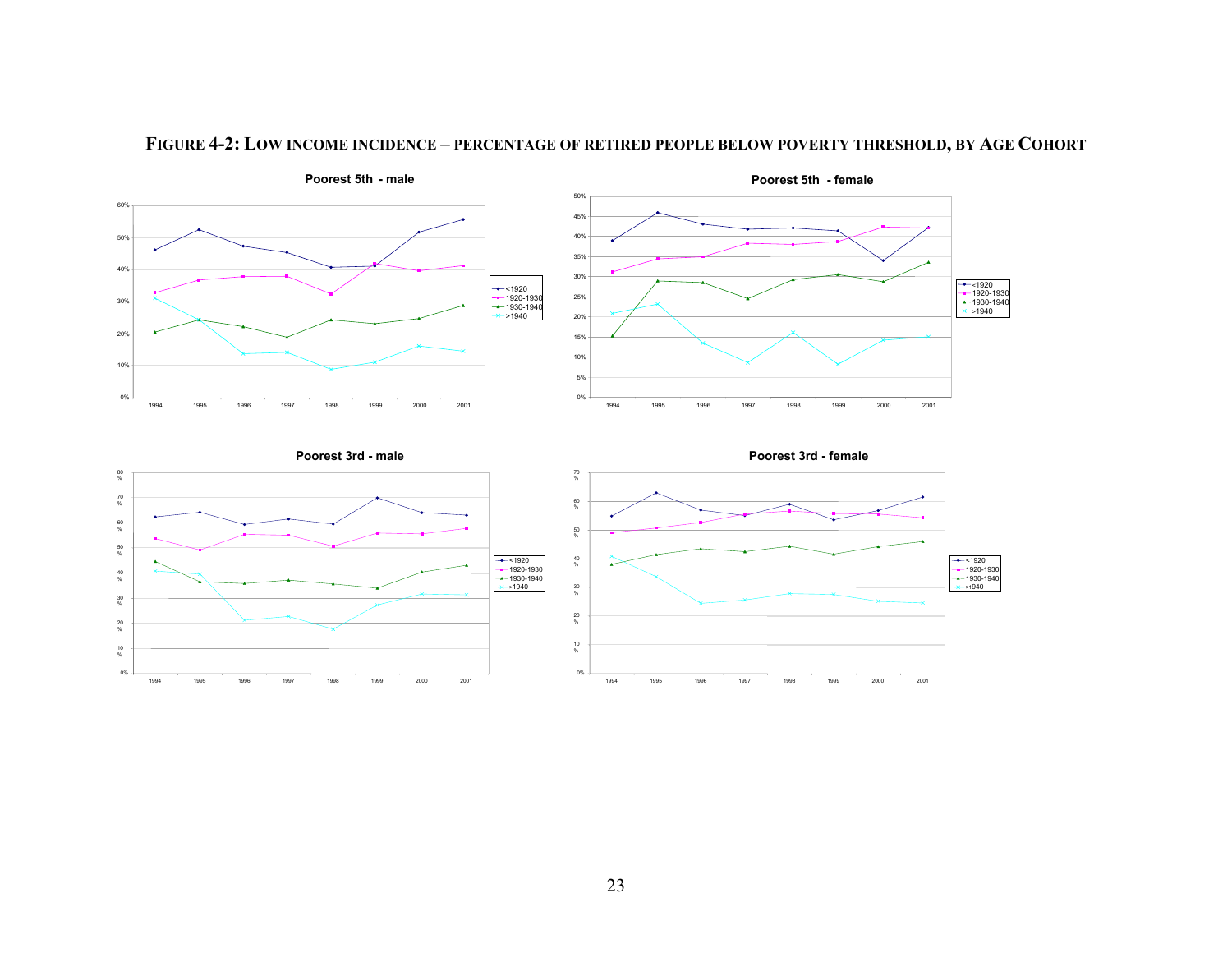

**FIGURE 4-2: LOW INCOME INCIDENCE – PERCENTAGE OF RETIRED PEOPLE BELOW POVERTY THRESHOLD, BY AGE COHORT** (CONT.)

*Source:* Authors computations based on ECHP.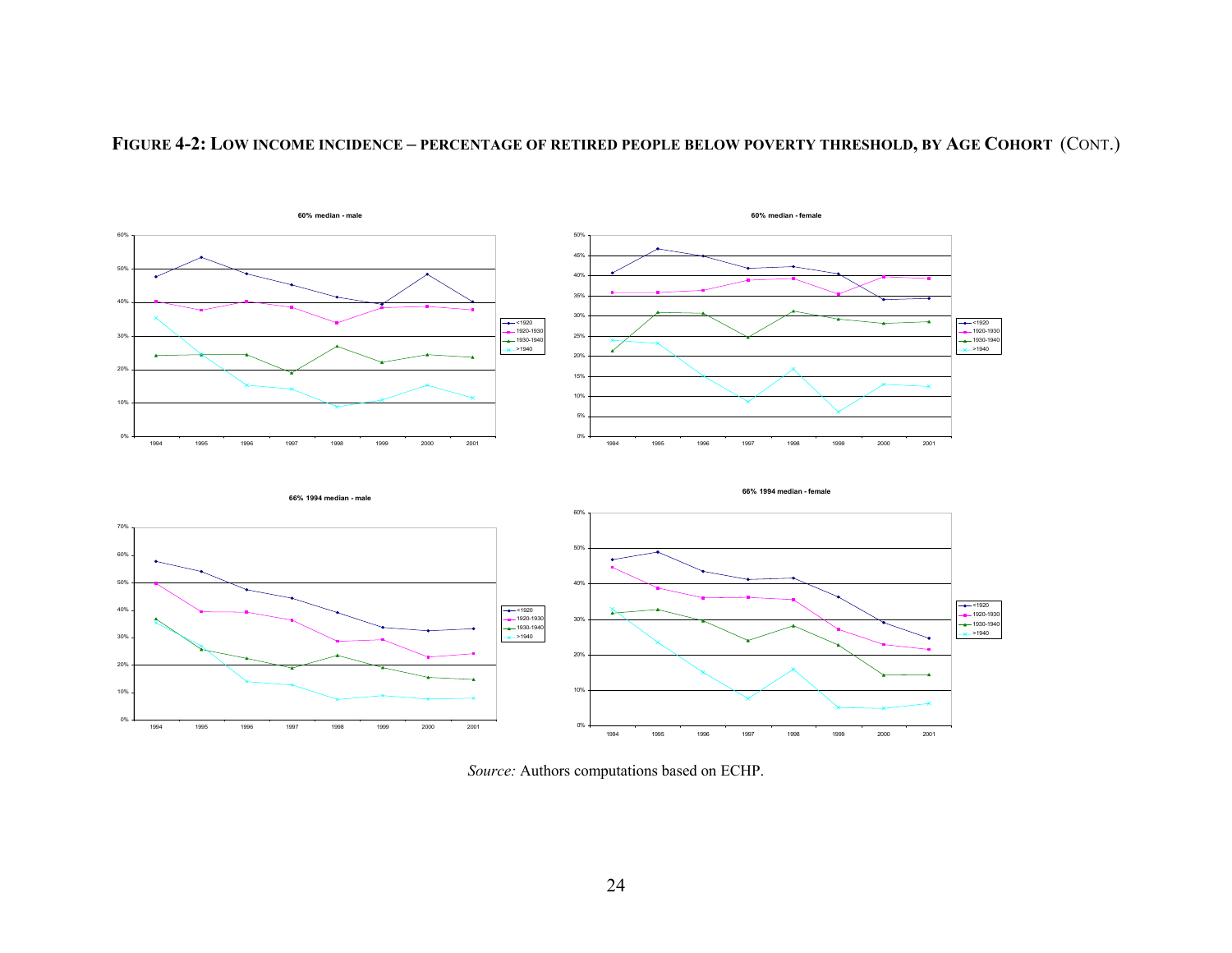

#### **FIGURE 4-3: LOW INCOME INCIDENCE – PERCENTAGE OF RETIRED PEOPLE BELOW POVERTY THRESHOLD, BY TYPE OF FAMILY**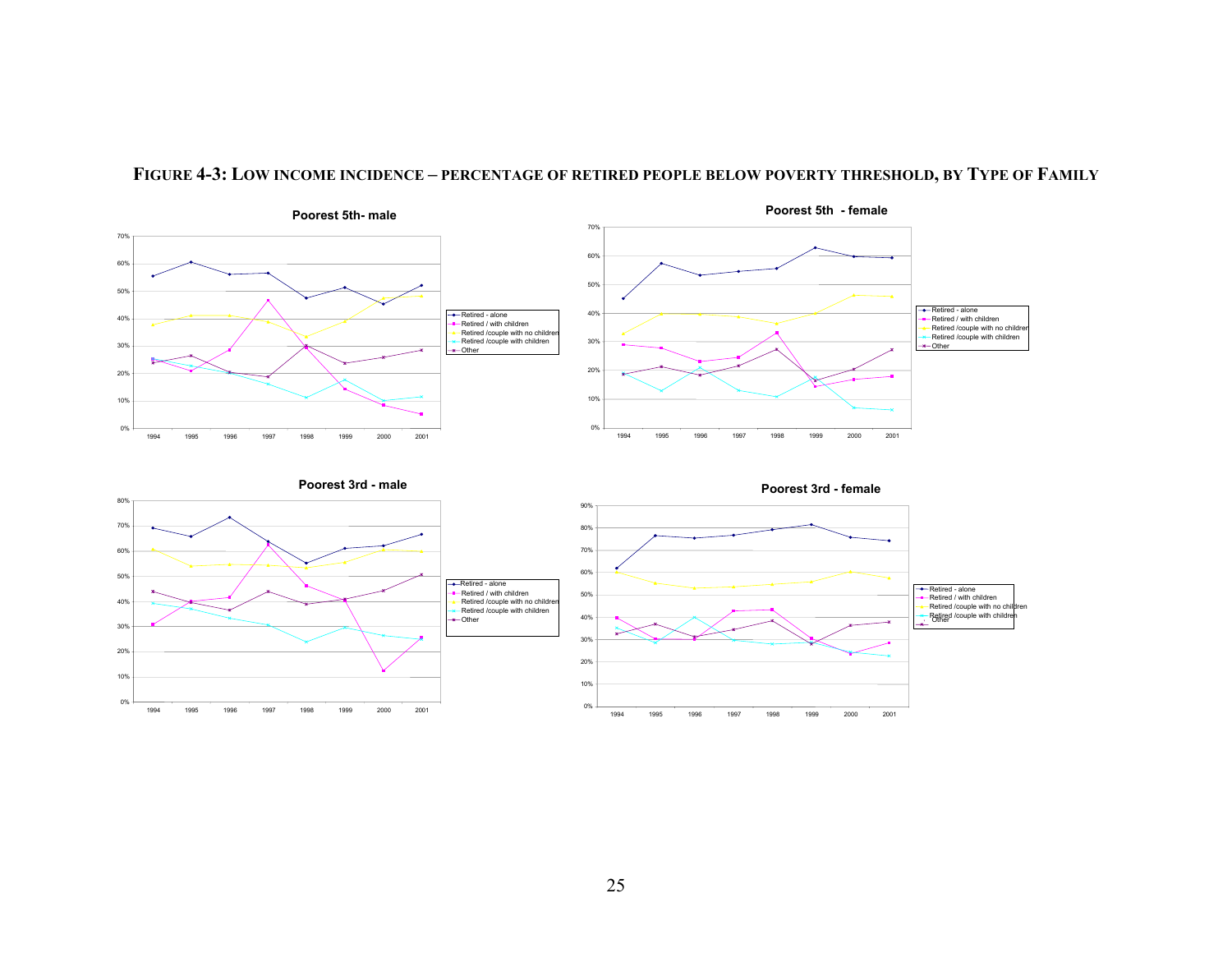#### **FIGURE 4-3: LOW INCOME INCIDENCE – PERCENTAGE OF RETIRED PEOPLE BELOW POVERTY THRESHOLD, BY TYPE OF FAMILY**

(CONT.)



*Source:* Authors computations based on ECHP.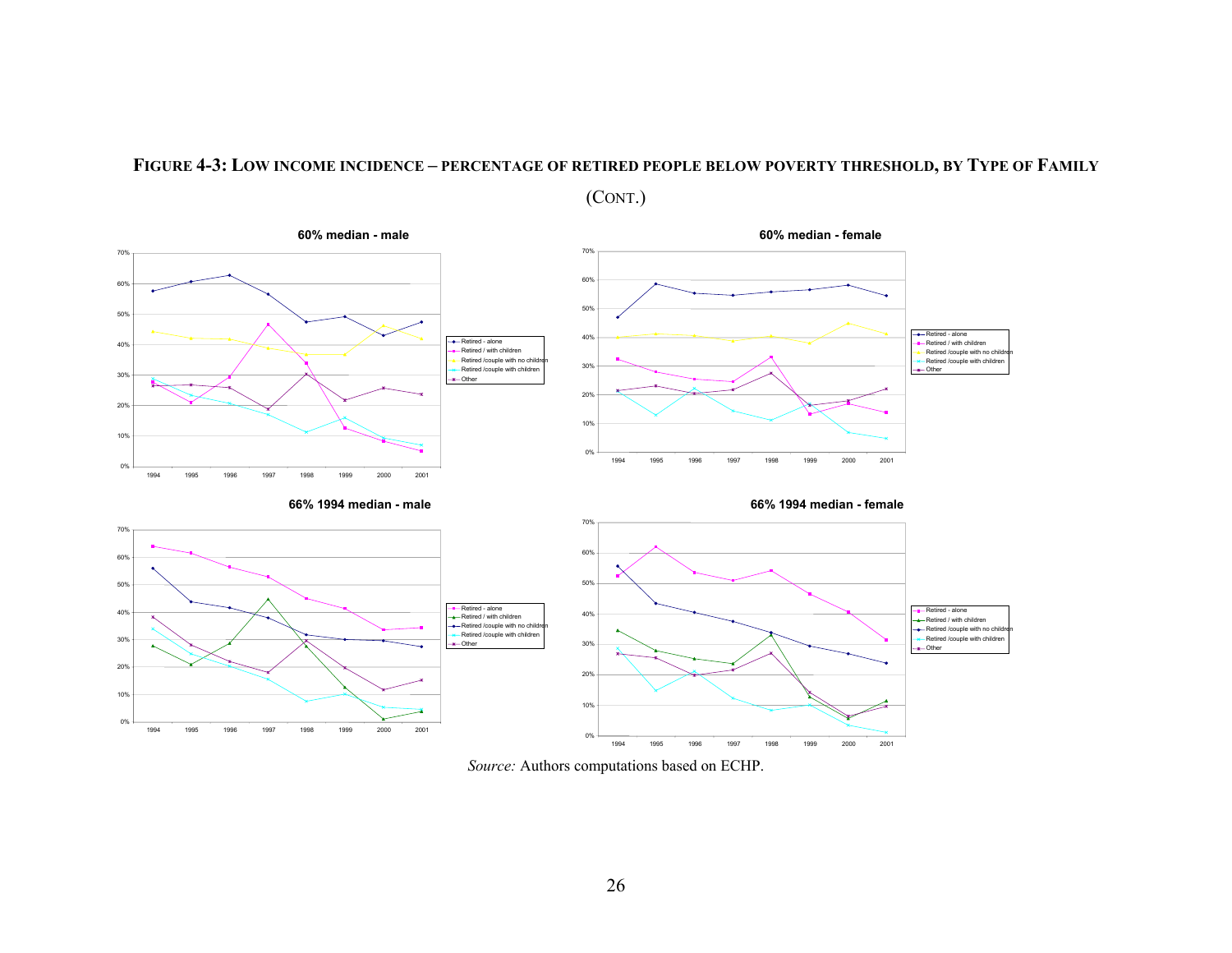|      | <b>Public Servant</b> | Social Security |                   |                                |               |  |  |  |
|------|-----------------------|-----------------|-------------------|--------------------------------|---------------|--|--|--|
| Year | Scheme<br>(a)         | Total           | General<br>Scheme | Non-<br>Contributory<br>Scheme | <b>RESSAA</b> |  |  |  |
| 1994 | 237                   | 1434            | 885               | 109                            | 440           |  |  |  |
| 1997 | 285                   | 1466            | 997               | 100                            | 369           |  |  |  |
| 2001 | 316                   | 1557            | 1183              | 55                             | 319           |  |  |  |

### **TABLE 2-1: NUMBER OF PENSIONERS BY SCHEME (THOUSANDS)**

(a) Retirement and Invalidity.

*Source*: CGA (1994, 1997, 2001) and INE (1994, 1997, 2001).

#### **TABLE 2-2: AVERAGE MONTHLY PENSION BY CONTRIBUTORY SCHEME (NOMINAL TERMS)**

|      |                          | <b>Public Servant Scheme</b>         | General Scheme           |                                      |  |
|------|--------------------------|--------------------------------------|--------------------------|--------------------------------------|--|
| Year | <b>New</b><br>pensioners | % of the average<br>monthly earnings | <b>New</b><br>pensioners | % of the average<br>monthly earnings |  |
|      | (euros)                  | a                                    | (euros)                  | a                                    |  |
| 1994 | 842                      | 150                                  | 198                      | 35                                   |  |
| 1997 | 888                      | 139                                  | 271                      | 42                                   |  |
| 2001 | 1225                     | 168 (b                               | 352                      |                                      |  |

(a) Private sector workers only.

(b) Average monthly earnings for 2000.

*Source:* CGA (1994, 1997, 2001) and INE (1994, 1997, 2001)

# **TABLE 2-3: PENSIONERS BY LEVEL OF PENSION IN 2001**

|--|

| Level of pension | <b>Public Servant</b> | General |
|------------------|-----------------------|---------|
| (euros/month)    | Scheme                | Scheme  |
| 500              |                       |         |
| > 500<br>to 1000 |                       |         |
| ഥാ               |                       |         |

*Source:* CGA (2001) and INE (2001).

#### **TABLE 2-4: MINIMUM AND SOCIAL PENSIONS (UNTIL NOVEMBER; NOMINAL TERMS)**

|      | Minimum Wage |       | Minimum Pension (a)        |           | RESSAA (b) |         | Social pension             |         |
|------|--------------|-------|----------------------------|-----------|------------|---------|----------------------------|---------|
| Year | Euros        | Index | Euros<br>$\left( 2\right)$ | (2)/(1)   | Euros      | (3)/(1) | Euros<br>$\left( 4\right)$ | (4)/(1) |
| 1994 | 246          | 00    |                            | 53%       | 93         | 38%     |                            | 34%     |
| 2001 | 334          | 36ء   | 74 to 311                  | 52 to 93% | 147        | 44%     | $\overline{34}$            | 40%     |

(a) A scale for minimum pensions (Public Servant Scheme and General Scheme) has been in place since 1 January 1999 in accordance with the contributory career.

(b) During the period 1994-2001, the pensioners under this scheme had an average contributory career of 5 years or less.

*Source:* CGA (1994, 2001) and INE (1994, 2001).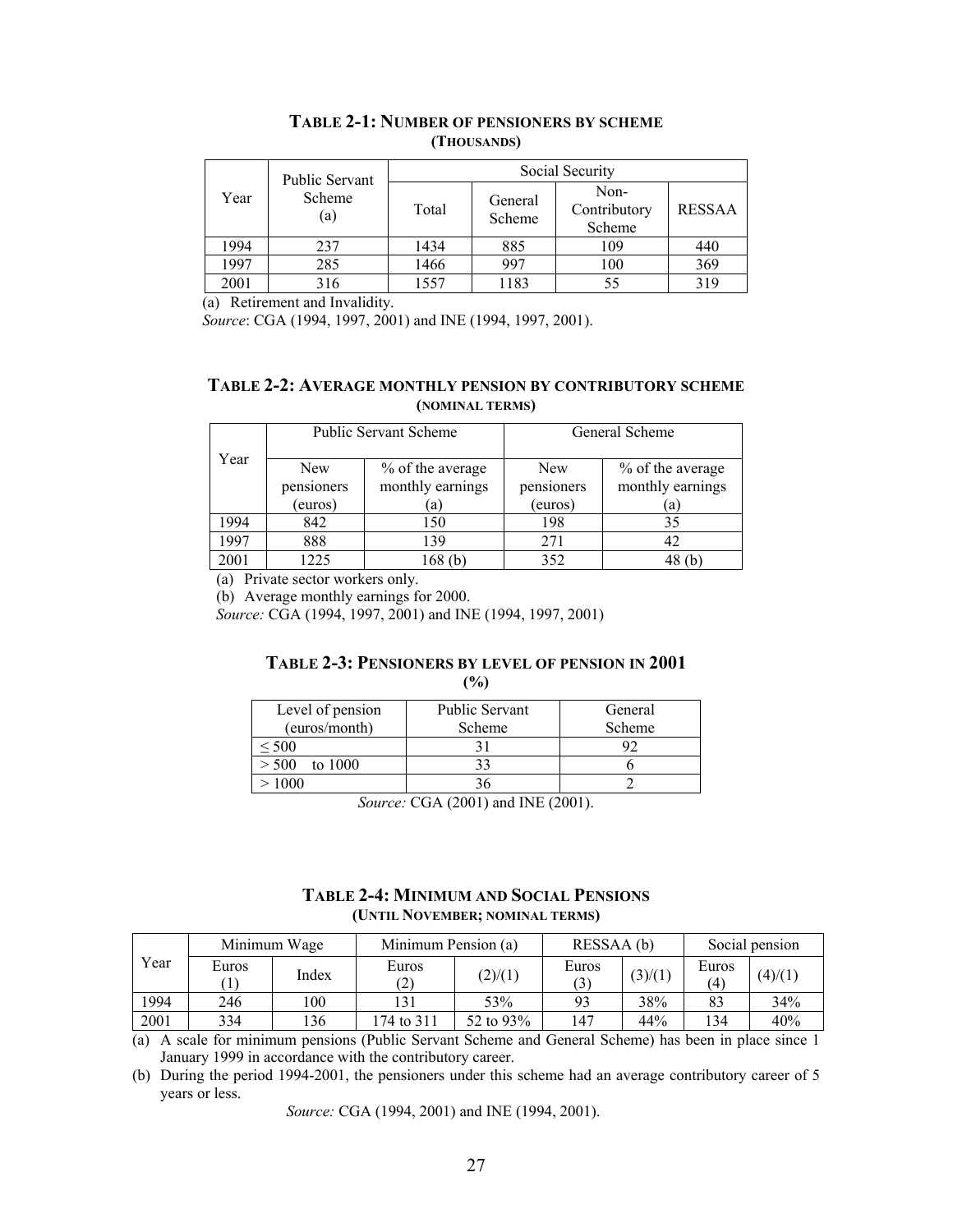|                 | Year - |         | <b>Male</b>         |       |       | Female |       |       | All                                                     |       |
|-----------------|--------|---------|---------------------|-------|-------|--------|-------|-------|---------------------------------------------------------|-------|
|                 |        | Workers | Not retired Retired |       |       |        |       |       | Workers Not retired Retired Workers Not retired Retired |       |
|                 | 1994   | 13,1%   | 16,0%               | 34,1% | 11,0% | 18,8%  | 29,9% | 12,2% | 17,4%                                                   | 31,7% |
|                 | 1995   | 13,5%   | 15,1%               | 36,2% | 10,2% | 17,7%  | 35,8% | 12,1% | 16,4%                                                   | 35,9% |
|                 | 1996   | 12,7%   | 15,5%               | 32,9% | 12,7% | 18,4%  | 33,6% | 12,7% | 17,0%                                                   | 33,3% |
| Poorest fifth   | 1997   | 12,4%   | 14,9%               | 30,9% | 12,2% | 19,0%  | 33,0% | 12,3% | 17,0%                                                   | 32,1% |
|                 | 1998   | 12,8%   | 15,8%               | 27,8% | 12,8% | 19,2%  | 34,2% | 12,8% | 17,5%                                                   | 31,4% |
|                 | 1999   | 14,0%   | 16,9%               | 30,7% | 10,9% | 18,3%  | 33,4% | 12,6% | 17,6%                                                   | 32,2% |
|                 | 2000   | 14,0%   | 17,0%               | 30,5% | 10,2% | 16,8%  | 32,6% | 12,3% | 16,9%                                                   | 31,6% |
|                 | 2001   | 12,4%   | 16,1%               | 32,7% | 9,9%  | 17,2%  | 35,4% | 11,3% | 16,6%                                                   | 34,2% |
|                 | 1994   | 24,5%   | 27,8%               | 53,3% | 20,3% | 30,4%  | 48,3% | 22,8% | 29,2%                                                   | 50,5% |
|                 | 1995   | 25,4%   | 27,8%               | 48,7% | 20,5% | 30,3%  | 51,0% | 23,4% | 29,1%                                                   | 50,0% |
|                 | 1996   | 24,2%   | 27,9%               | 47,0% | 22,1% | 31,2%  | 49,1% | 23,3% | 29,6%                                                   | 48,2% |
| Poorest third   | 1997   | 23,9%   | 27,6%               | 47,3% | 21,9% | 31,2%  | 49,5% | 23,0% | 29,5%                                                   | 48,5% |
|                 | 1998   | 24,8%   | 28,3%               | 42,5% | 22,5% | 31,2%  | 50,8% | 23,8% | 29,8%                                                   | 47,1% |
|                 | 1999   | 25,6%   | 29,2%               | 45,8% | 21,0% | 30,8%  | 48,0% | 23,6% | 30,0%                                                   | 47,0% |
|                 | 2000   | 24,6%   | 27,4%               | 45,9% | 22,9% | 30,2%  | 47,5% | 23,8% | 28,8%                                                   | 46,8% |
|                 | 2001   | 23,6%   | 27,3%               | 47,5% | 22,6% | 32,1%  | 48,2% | 23,1% | 29,8%                                                   | 47,9% |
|                 | 1994   | 14,8%   | 17,9%               | 38,8% | 12,3% | 20,7%  | 33,8% | 13,8% | 19,4%                                                   | 36,0% |
|                 | 1995   | 14,9%   | 16,4%               | 36,8% | 11,2% | 18,9%  | 37,0% | 13,3% | 17,7%                                                   | 36,9% |
|                 | 1996   | 14,4%   | 17,4%               | 34,8% | 14,0% | 20,1%  | 35,3% | 14,2% | 18,8%                                                   | 35,1% |
| 60% median      | 1997   | 13,1%   | 15,5%               | 31,2% | 12,4% | 19,6%  | 33,2% | 12,8% | 17,6%                                                   | 32,4% |
|                 | 1998   | 13,7%   | 16,8%               | 29,3% | 13,8% | 20,3%  | 35,4% | 13,7% | 18,6%                                                   | 32,7% |
|                 | 1999   | 12,5%   | 15,5%               | 28,8% | 9,9%  | 16,9%  | 31,1% | 11,4% | 16,2%                                                   | 30,1% |
|                 | 2000   | 13,3%   | 16,1%               | 29,6% | 9,3%  | 16,1%  | 31,1% | 11,5% | 16,1%                                                   | 30,5% |
|                 | 2001   | 10,7%   | 14,3%               | 27,5% | 8,7%  | 14,8%  | 31,1% | 9,8%  | 14,5%                                                   | 29,5% |
|                 | 1994   | 19,6%   | 23,3%               | 48,2% | 16,1% | 25,6%  | 42,0% | 18,2% | 24,5%                                                   | 44,7% |
|                 | 1995   | 15,8%   | 17,7%               | 38,2% | 12,0% | 19,9%  | 39,3% | 14,2% | 18,9%                                                   | 38,8% |
|                 | 1996   | 13,6%   | 16,7%               | 33,4% | 13,3% | 19,1%  | 34,5% | 13,5% | 17,9%                                                   | 34,0% |
|                 | 1997   | 11,6%   | 13,8%               | 29,9% | 11,7% | 17,9%  | 31,7% | 11,6% | 15,9%                                                   | 30,9% |
|                 | 1998   | 11,4%   | 14,1%               | 25,6% | 11,6% | 17,3%  | 32,8% | 11,5% | 15,7%                                                   | 29,6% |
| 66% 1994 median | 1999   | 9,8%    | 12,4%               | 23,2% | 7,8%  | 13,8%  | 25,1% | 9,0%  | 13,1%                                                   | 24,2% |
|                 | 2000   | 6,4%    | 8,6%                | 18,0% | 4,5%  | 9,2%   | 18,1% | 5,6%  | 8,9%                                                    | 18,0% |
|                 | 2001   | 6,5%    | 9,3%                | 18,1% | 5,1%  | 9,8%   | 17,2% | 5,9%  | 9,6%                                                    | 17,6% |

**TABLE 4-1: CROSS SECTIONAL COMPARISONS OF LOW INCOME INCIDENCE: RETIRED PEOPLE, NON-RETIRED ADULTS, AND WORKERS**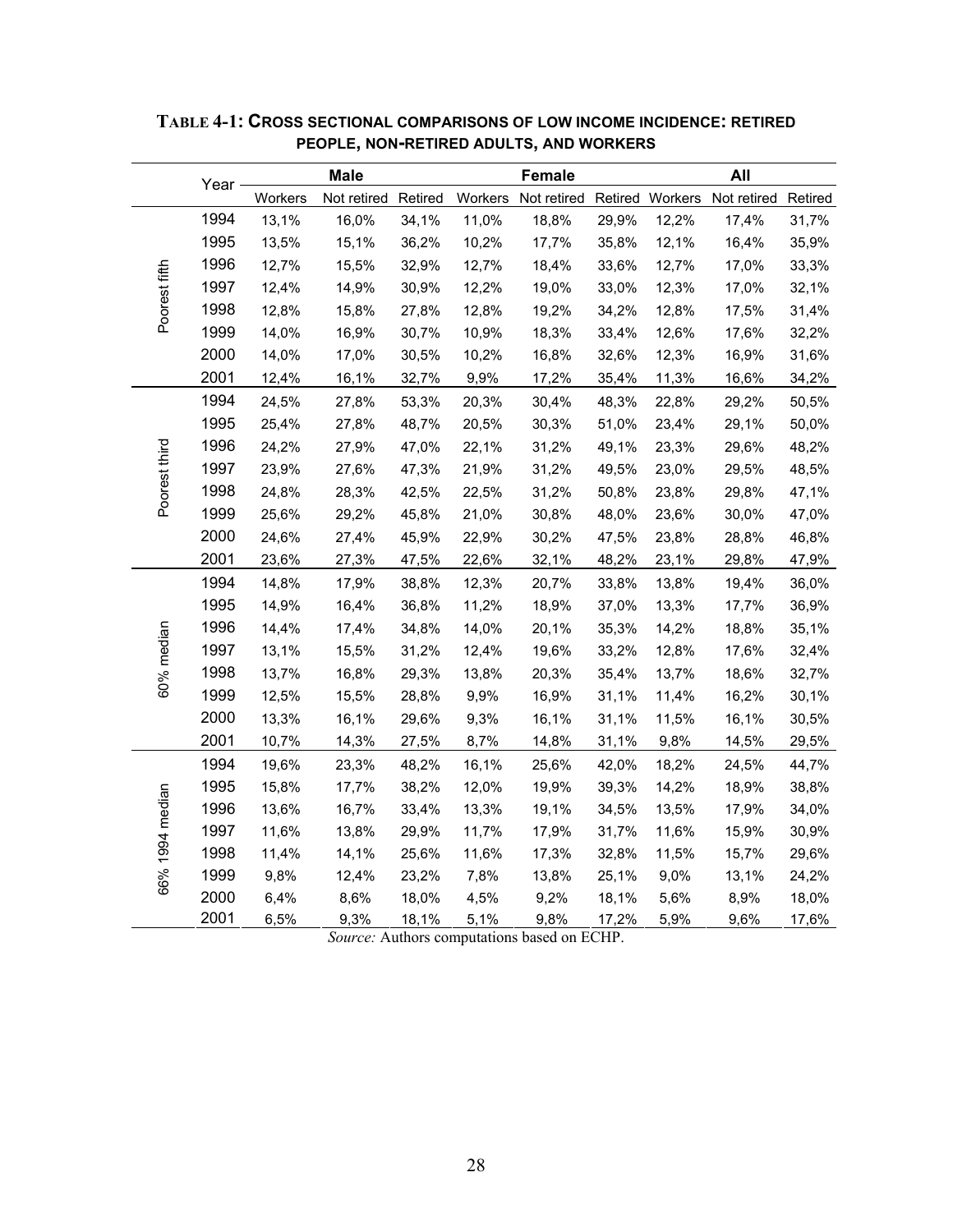|                 |      |          |           | Male       |       | Female |           |            |       |  |
|-----------------|------|----------|-----------|------------|-------|--------|-----------|------------|-------|--|
|                 | Year |          |           | Age cohort |       |        |           | Age cohort |       |  |
|                 |      | $<$ 1920 | 1920-1930 | 1930-1940  | >1940 | < 1920 | 1920-1930 | 1930-1940  | >1940 |  |
|                 | 1994 | 46,1%    | 32,8%     | 20,4%      | 31,1% | 38,9%  | 31,1%     | 15,3%      | 20,8% |  |
|                 | 1995 | 52,5%    | 36,7%     | 24,3%      | 24,3% | 45,9%  | 34,4%     | 28,9%      | 23,1% |  |
|                 | 1996 | 47,3%    | 37,8%     | 22,2%      | 13,8% | 43,1%  | 34,9%     | 28,5%      | 13,5% |  |
| Poorest fifth   | 1997 | 45,3%    | 38,0%     | 18,9%      | 14,1% | 41,8%  | 38,3%     | 24,5%      | 8,7%  |  |
|                 | 1998 | 40,7%    | 32,4%     | 24,4%      | 8,8%  | 42,1%  | 37,9%     | 29,3%      | 16,1% |  |
|                 | 1999 | 41,1%    | 41,9%     | 23,1%      | 11,1% | 41,3%  | 38,7%     | 30,5%      | 8,2%  |  |
|                 | 2000 | 51,6%    | 39,6%     | 24,7%      | 16,1% | 34,1%  | 42,3%     | 28,7%      | 14,2% |  |
|                 | 2001 | 55,7%    | 41,2%     | 28,8%      | 14,5% | 42,2%  | 42,1%     | 33,6%      | 15,1% |  |
|                 | 1994 | 62,3%    | 53,7%     | 44,6%      | 40,7% | 54,9%  | 49,0%     | 38,1%      | 40,8% |  |
|                 | 1995 | 64,1%    | 49,3%     | 36,5%      | 39,6% | 62,9%  | 50,6%     | 41,3%      | 33,8% |  |
|                 | 1996 | 59,3%    | 55,4%     | 35,9%      | 21,2% | 56,9%  | 52,6%     | 43,5%      | 24,5% |  |
| Poorest third   | 1997 | 61,4%    | 55,0%     | 37,2%      | 22,8% | 55,0%  | 55,6%     | 42,4%      | 25,7% |  |
|                 | 1998 | 59,5%    | 50,7%     | 35,7%      | 17,7% | 58,9%  | 56,6%     | 44,3%      | 27,8% |  |
|                 | 1999 | 69,8%    | 55,9%     | 34,1%      | 27,2% | 53,5%  | 55,7%     | 41,5%      | 27,6% |  |
|                 | 2000 | 63,9%    | 55,7%     | 40,5%      | 31,7% | 56,7%  | 55,5%     | 44,3%      | 25,2% |  |
|                 | 2001 | 63,0%    | 57,7%     | 43,1%      | 31,2% | 61,5%  | 54,3%     | 46,0%      | 24,5% |  |
|                 | 1994 | 47,6%    | 40,2%     | 24,1%      | 35,3% | 40,6%  | 35,8%     | 21,2%      | 23,9% |  |
|                 | 1995 | 53,4%    | 37,7%     | 24,3%      | 24,5% | 46,6%  | 35,8%     | 30,9%      | 23,1% |  |
|                 | 1996 | 48,5%    | 40,3%     | 24,4%      | 15,3% | 44,9%  | 36,4%     | 30,6%      | 15,0% |  |
| 60% median      | 1997 | 45,3%    | 38,6%     | 19,0%      | 14,1% | 41,8%  | 38,8%     | 24,7%      | 8,7%  |  |
|                 | 1998 | 41,5%    | 33,9%     | 26,9%      | 8,8%  | 42,2%  | 39,3%     | 31,2%      | 16,8% |  |
|                 | 1999 | 39,4%    | 38,4%     | 22,1%      | 10,8% | 40,4%  | 35,3%     | 29,1%      | 6,1%  |  |
|                 | 2000 | 48,4%    | 38,8%     | 24,4%      | 15,3% | 34,0%  | 39,6%     | 28,1%      | 13,0% |  |
|                 | 2001 | 40,2%    | 37,8%     | 23,6%      | 11,5% | 34,3%  | 39,2%     | 28,5%      | 12,5% |  |
|                 | 1994 | 57,6%    | 49,7%     | 36,7%      | 35,3% | 46,7%  | 44,5%     | 31,7%      | 32,8% |  |
|                 | 1995 | 54,0%    | 39,3%     | 25,7%      | 26,9% | 48,9%  | 38,8%     | 32,7%      | 23,5% |  |
|                 | 1996 | 47,4%    | 39,1%     | 22,3%      | 13,8% | 43,4%  | 36,0%     | 29,5%      | 15,0% |  |
| 66% 1994 median | 1997 | 44,2%    | 36,3%     | 18,9%      | 12,7% | 41,2%  | 36,2%     | 24,0%      | 7,7%  |  |
|                 | 1998 | 39,0%    | 28,5%     | 23,4%      | 7,5%  | 41,6%  | 35,5%     | 28,2%      | 16,0% |  |
|                 | 1999 | 33,6%    | 29,2%     | 19,0%      | 8,8%  | 36,2%  | 27,2%     | 22,7%      | 5,2%  |  |
|                 | 2000 | 32,5%    | 22,8%     | 15,4%      | 7,6%  | 29,0%  | 22,8%     | 14,2%      | 4,9%  |  |
|                 | 2001 | 33,2%    | 24,0%     | 14,6%      | 7,9%  | 24,6%  | 21,4%     | 14,3%      | 6,3%  |  |

# **TABLE 4-2: CROSS SECTIONAL COMPARISONS OF LOW INCOME INCIDENCE FOR RETIRED INDIVIDUALS BY AGE COHORT**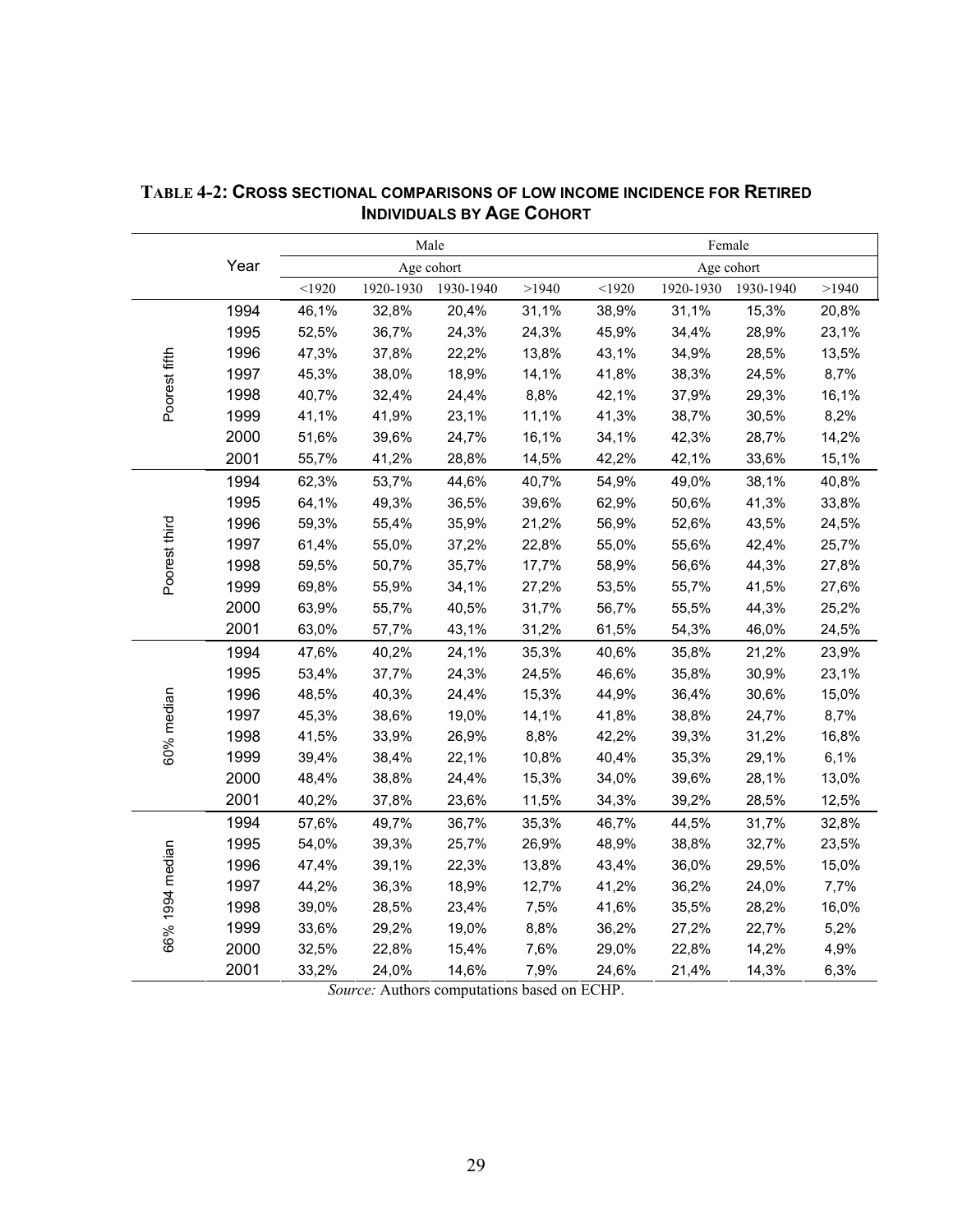|               |      |                    |                               | <b>Male</b>                               |                                        |       |                    |                               | <b>Female</b>                             |                                        |       |
|---------------|------|--------------------|-------------------------------|-------------------------------------------|----------------------------------------|-------|--------------------|-------------------------------|-------------------------------------------|----------------------------------------|-------|
|               | Year | Retired -<br>alone | Retired /<br>with<br>children | Retired<br>/couple<br>with no<br>children | Retired<br>/couple<br>with<br>children | Other | Retired -<br>alone | Retired /<br>with<br>children | Retired<br>/couple<br>with no<br>children | Retired<br>/couple<br>with<br>children | Other |
|               | 1994 | 55,5%              | 25,2%                         | 37,8%                                     | 25,5%                                  | 23,8% | 45,1%              | 29,0%                         | 32,8%                                     | 19,1%                                  | 18,7% |
|               | 1995 | 60,6%              | 21,0%                         | 41,2%                                     | 22,9%                                  | 26,6% | 57,4%              | 27,9%                         | 39,8%                                     | 12,9%                                  | 21,3% |
|               | 1996 | 56,2%              | 28,7%                         | 41,2%                                     | 20,3%                                  | 20,5% | 53,2%              | 23,2%                         | 39,6%                                     | 21,1%                                  | 18,5% |
|               | 1997 | 56,6%              | 46,8%                         | 38,9%                                     | 16,2%                                  | 18,8% | 54,5%              | 24,6%                         | 38,7%                                     | 13,1%                                  | 21,7% |
| Poorest fifth | 1998 | 47,5%              | 29,3%                         | 33,5%                                     | 11,3%                                  | 30,1% | 55,6%              | 33,2%                         | 36,4%                                     | 11,0%                                  | 27,5% |
|               | 1999 | 51,3%              | 14,4%                         | 39,0%                                     | 17,7%                                  | 23,7% | 62,8%              | 14,4%                         | 40,0%                                     | 17,6%                                  | 16,5% |
|               | 2000 | 45,4%              | 8,5%                          | 47,4%                                     | 10,2%                                  | 25,8% | 59,7%              | 17,0%                         | 46,3%                                     | 7,1%                                   | 20,5% |
|               | 2001 | 52,0%              | 5,2%                          | 48,3%                                     | 11,5%                                  | 28,5% | 59,2%              | 17,9%                         | 45,8%                                     | 6,3%                                   | 27,3% |
|               | 1994 | 69,3%              | 30,8%                         | 60,8%                                     | 39,2%                                  | 44,0% | 62,0%              | 39,7%                         | 60,3%                                     | 35,2%                                  | 32,5% |
|               | 1995 | 65,9%              | 40,1%                         | 54,1%                                     | 37,0%                                  | 39,5% | 76,5%              | 30,4%                         | 55,2%                                     | 28,6%                                  | 36,9% |
|               | 1996 | 73,4%              | 41,6%                         | 54,7%                                     | 33,3%                                  | 36,5% | 75,3%              | 30,2%                         | 53,0%                                     | 40,0%                                  | 31,3% |
| Poorest third | 1997 | 63,8%              | 62,5%                         | 54,4%                                     | 30,7%                                  | 43,9% | 76,8%              | 42,9%                         | 53,6%                                     | 29,7%                                  | 34,5% |
|               | 1998 | 55,3%              | 46,4%                         | 53,3%                                     | 24,0%                                  | 39,0% | 79,2%              | 43,3%                         | 54,8%                                     | 28,0%                                  | 38,4% |
|               | 1999 | 61,2%              | 40,4%                         | 55,7%                                     | 29,6%                                  | 40,9% | 81,5%              | 30,6%                         | 55,8%                                     | 28,8%                                  | 28,1% |
|               | 2000 | 62,2%              | 12,5%                         | 60,6%                                     | 26,4%                                  | 44,4% | 75,8%              | 23,7%                         | 60,5%                                     | 24,5%                                  | 36,5% |
|               | 2001 | 66,7%              | 25,6%                         | 59,9%                                     | 24,9%                                  | 50,7% | 74,3%              | 28,7%                         | 57,7%                                     | 22,8%                                  | 37,9% |
|               | 1994 | 57,6%              | 27,7%                         | 44,3%                                     | 28,9%                                  | 26,5% | 47,0%              | 32,4%                         | 40,1%                                     | 21,3%                                  | 21,5% |
|               | 1995 | 60,8%              | 21,0%                         | 42,2%                                     | 23,4%                                  | 26,7% | 58,6%              | 28,0%                         | 41,3%                                     | 12,9%                                  | 23,2% |
|               | 1996 | 62,7%              | 29,5%                         | 41,8%                                     | 20,8%                                  | 26,0% | 55,5%              | 25,5%                         | 40,7%                                     | 22,2%                                  | 20,5% |
| 60% median    | 1997 | 56,6%              | 46,8%                         | 38,9%                                     | 17,2%                                  | 18,9% | 54,6%              | 24,6%                         | 38,7%                                     | 14,4%                                  | 21,8% |
|               | 1998 | 47,5%              | 34,0%                         | 36,9%                                     | 11,3%                                  | 30,4% | 55,8%              | 33,2%                         | 40,6%                                     | 11,1%                                  | 27,6% |
|               | 1999 | 49,2%              | 12,7%                         | 36,9%                                     | 16,0%                                  | 21,9% | 56,6%              | 13,2%                         | 38,0%                                     | 16,9%                                  | 16,3% |
|               | 2000 | 43,0%              | 8,5%                          | 46,3%                                     | 9,5%                                   | 25,8% | 58,1%              | 17,0%                         | 44,9%                                     | 6,9%                                   | 18,0% |
|               | 2001 | 47,4%              | 5,2%                          | 42,0%                                     | 7,1%                                   | 23,8% | 54,5%              | 13,9%                         | 41,2%                                     | 4,9%                                   | 22,1% |
|               | 1994 | 64,0%              | 27,7%                         | 56,0%                                     | 33,9%                                  | 38,2% | 52,5%              | 34,6%                         | 55,7%                                     | 28,8%                                  | 27,0% |
| dian          | 1995 | 61,6%              | 21,0%                         | 43,8%                                     | 24,8%                                  | 28,0% | 62,1%              | 28,0%                         | 43,5%                                     | 14,9%                                  | 25,7% |
|               | 1996 | 56,5%              | 28,7%                         | 41,6%                                     | 20,4%                                  | 22,1% | 53,6%              | 25,3%                         | 40,5%                                     | 21,2%                                  | 19,9% |
|               | 1997 | 52,8%              | 44,7%                         | 38,0%                                     | 15,5%                                  | 18,1% | 51,0%              | 23,8%                         | 37,6%                                     | 12,4%                                  | 21,7% |
| 66% 1994 me   | 1998 | 45,0%              | 27,6%                         | 31,7%                                     | 7,6%                                   | 29,6% | 54,3%              | 33,2%                         | 33,9%                                     | 8,3%                                   | 27,1% |
|               | 1999 | 41,4%              | 12,7%                         | 30,1%                                     | 10,3%                                  | 19,7% | 46,5%              | 12,9%                         | 29,5%                                     | 10,2%                                  | 14,3% |
|               | 2000 | 33,6%              | 1,0%                          | 29,6%                                     | 5,3%                                   | 11,7% | 40,6%              | 5,8%                          | 26,9%                                     | 3,5%                                   | 6,5%  |
|               | 2001 | 34,4%              | 3,8%                          | 27,4%                                     | 4,6%                                   | 15,3% | 31,5%              | 11,4%                         | 23,9%                                     | 1,2%                                   | 9,8%  |

# **TABLE 4-3: CROSS SECTIONAL COMPARISONS OF LOW INCOME INCIDENCE FOR RETIRED INDIVIDUALS BY TYPE OF FAMILY**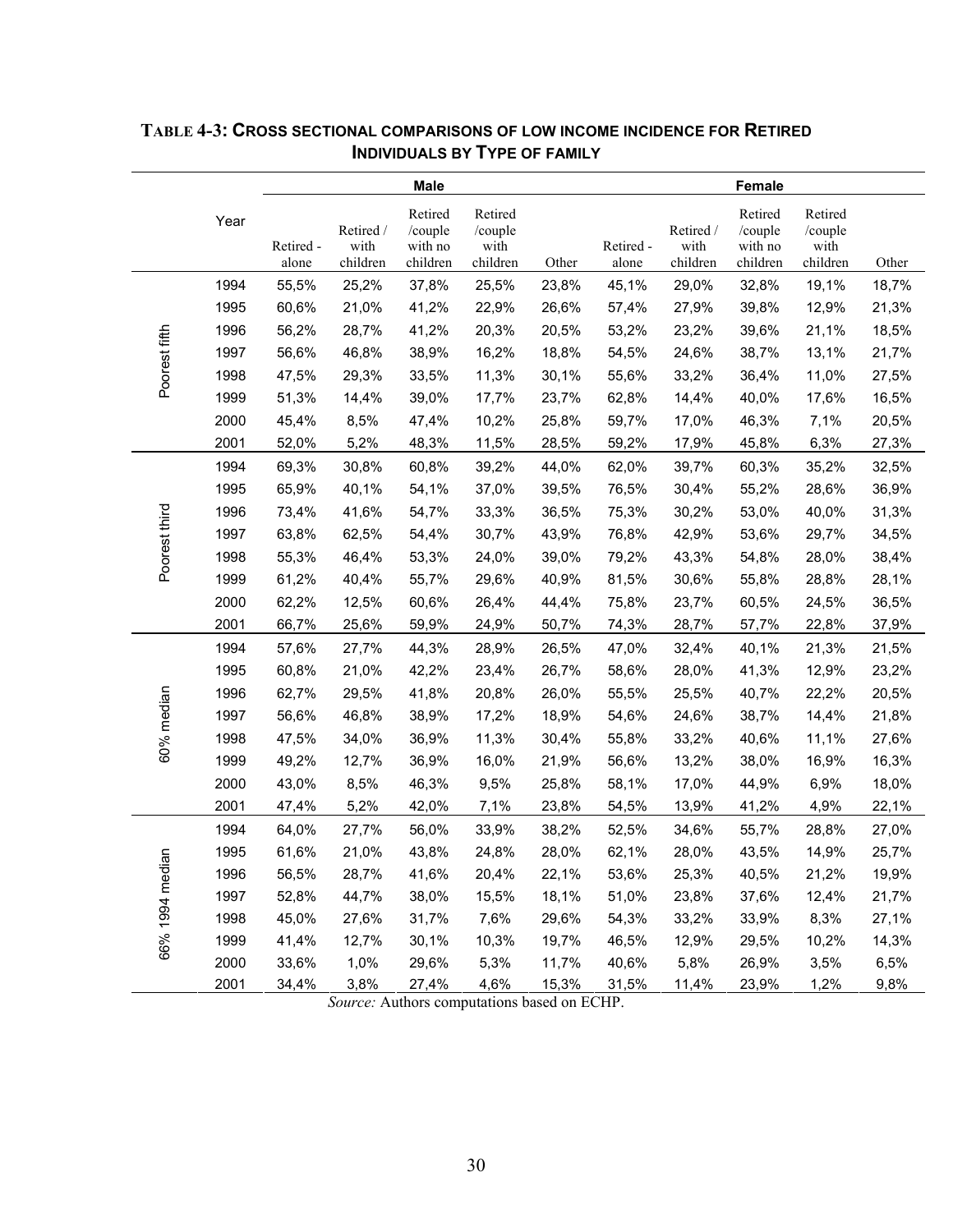|                                                         |                                                        | Percentage of persons who retire:            | Percentage of persons                                                                                         |                  |
|---------------------------------------------------------|--------------------------------------------------------|----------------------------------------------|---------------------------------------------------------------------------------------------------------------|------------------|
|                                                         | with low income<br>in the year<br>before<br>retirement | with low income<br>in the retirement<br>vear | who retire that are not<br>poor in the year before<br>retirement but become<br>poor in the retirement<br>year | N                |
| All                                                     | 44,5%                                                  | 48,3%                                        | 20,5%                                                                                                         | 956              |
| Men<br>Women                                            | 40,6%<br>48,2%                                         | 44,8%<br>51,8%                               | 20,3%<br>20,8%                                                                                                | 473<br>483       |
| Under retirement age                                    | 36,1%                                                  | 38,6%                                        | 11,7%                                                                                                         | 321              |
| Over retirement age                                     | 48,7%                                                  | 53,2%                                        | 26,1%                                                                                                         | 635              |
| Owner occupier<br>Social housing<br>Other (renter, etc) | 44,7%<br>59,0%<br>35,3%                                | 48,3%<br>63,9%<br>40,0%                      | 19,5%<br>38,2%<br>18,6%                                                                                       | 723<br>150<br>83 |
| Self-employed*                                          | 55,0%                                                  | 61,1%                                        | 36,8%                                                                                                         | 211              |
| Employee (15+hours/week)*                               | 17,9%                                                  | 25,6%                                        | 12,5%                                                                                                         | 273              |
| Employee (less 15 hours/week)*                          | 60,0%                                                  | 80,0%                                        | 50,0%                                                                                                         | 5                |
| Unemployed*                                             | 50,0%                                                  | 52,3%                                        | 25,6%                                                                                                         | 86               |
| Other (inactive, unpaid work)*                          | 55,6%                                                  | 55,9%                                        | 19,7%                                                                                                         | 354              |
| Unknown                                                 | 61,5%                                                  | 57,7%                                        | 30,0%                                                                                                         | 26               |

## **TABLE 5-1: LOW INCOME INCIDENCE AMONG PERSONS WHO RETIRE IN THE YEAR BEFORE RETIREMENT, THE RETIREMENT YEAR AND INFLOW INTO LOW INCOME.**

\* In the year prior to retirement